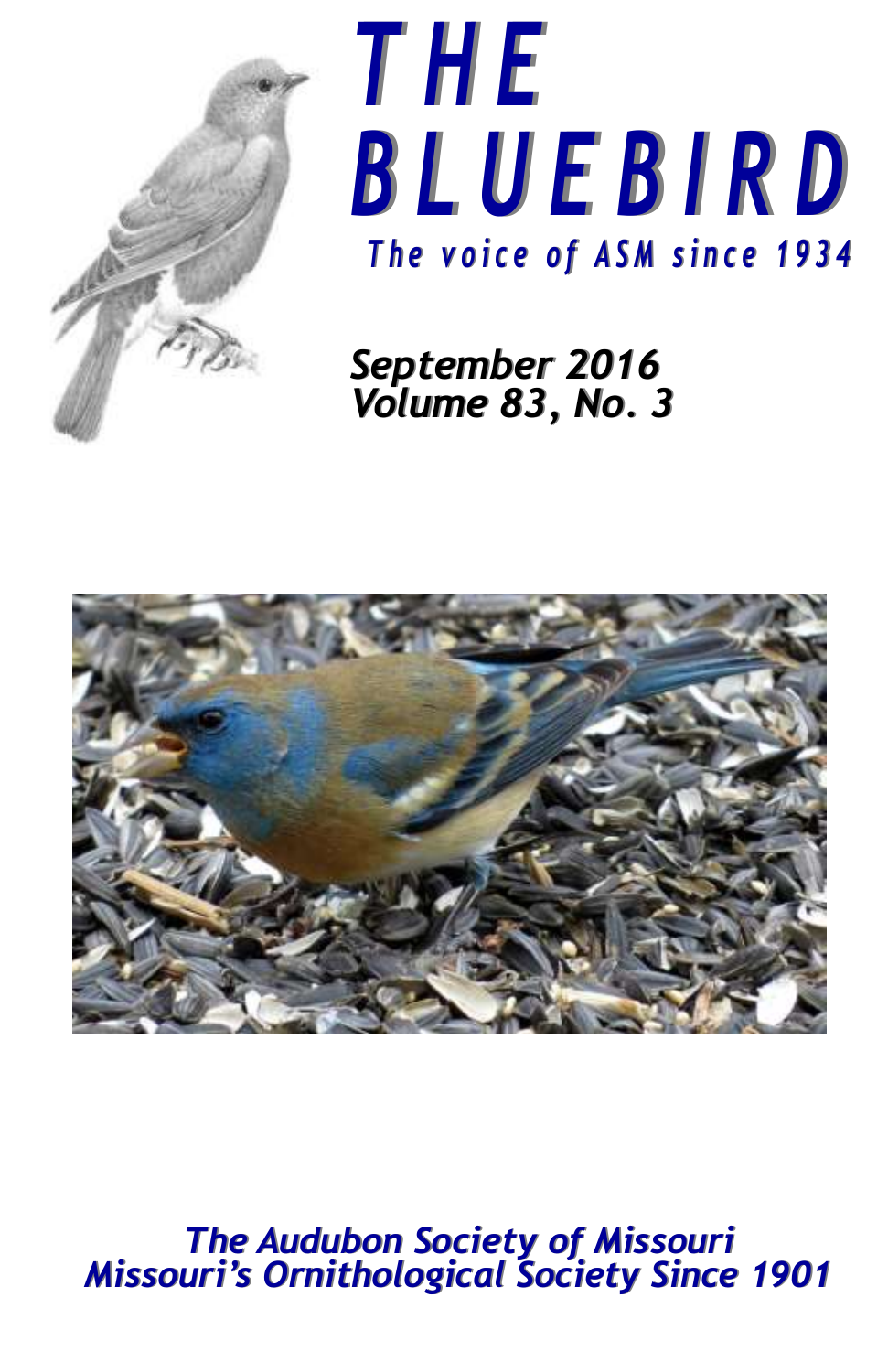# **The Audubon Society of Missouri**

#### **Officers**

**Shari Harden\*+**, President (2016) 513 NE Grant Drive; Blue Springs, MO 64014; (816) 229-3979 kestrel277@comcast.net

**Mark Haas\*+**, Vice-President (2016) 614 Otto Drive; Jackson MO 63755; (573) 204-0626 kathyhaas@sbcglobal.net

**Scott Laurent\*+**, Secretary (2015) 610 W. 46th Street, #103; Kansas City, **Brent Galliart+** (2018) MO 64112; (816) 916-5014 rscottlaurent@gmail.com

**Pat Lueders\*+**, Treasurer (2015) 1147 Hawken Pl., St. Louis, MO 63119; (314) 222-1711 pllueders479@aol.com

**Honorary Directors Richard A. Anderson**, St. Louis\*\* **Nathan Fay**, Ozark\*\* **Leo Galloway**, St. Joseph\*\* **Jim Jackson**, Marthasville **Lisle Jeffrey**, Columbia\*\* **Floyd Lawhon**, St. Joseph\*\* **Patrick Mahnkey**, Forsyth\*\* **Rebecca Matthews**, Springfield **Sydney Wade**, Jefferson City\*\* **Dave Witten**, Columbia\*\* **John Wylie**, Jefferson City\*\*

**Jim Jackson**, 2012 Recipient of the Rudolf Bennitt Award

**Dr. David Easterla,** 2006 Recipient of the Rudolf Bennitt Award

**Paul E. Bauer,** 2004 Recipient of the Rudolf Bennitt Award

\*\***Deceased**

#### **Regional Directors**

**Charles Burwick**+ (2017) Springfield (417) 860-9505

**Lottie Bushmann+** (2018) Columbia, (573) 445-3942

**Jeff Cantrell+** (2017) Neosho (471) 476-3311

**Allen Gathman+** (2018) Pocahontas (573) 579-5464

St. Joseph (816) 232-6038

**Terry McNeely+** (2016) Jameson, MO (660) 828-4215

**Larry Olpin+** (2016) Warrensburg (660) 747-5228

**Louise Wilkinson+** (2017) Rolla (573) 364-9552

**Phil Wire+** (2016) Bowling Green (314) 960-0370

#### **Chairs**

**Bill Clark**, Historian 3906 Grace Ellen Dr. Columbia, MO 65202 (573) 474-4510

**Kevin Wehner**, Membership 510 Ridgeway Ave. Columbia, MO 65203 (573) 815-0352 kevinwehner@gmail.com

**<sup>+</sup> Board Position**

<sup>\*</sup> **Executive Committee Member**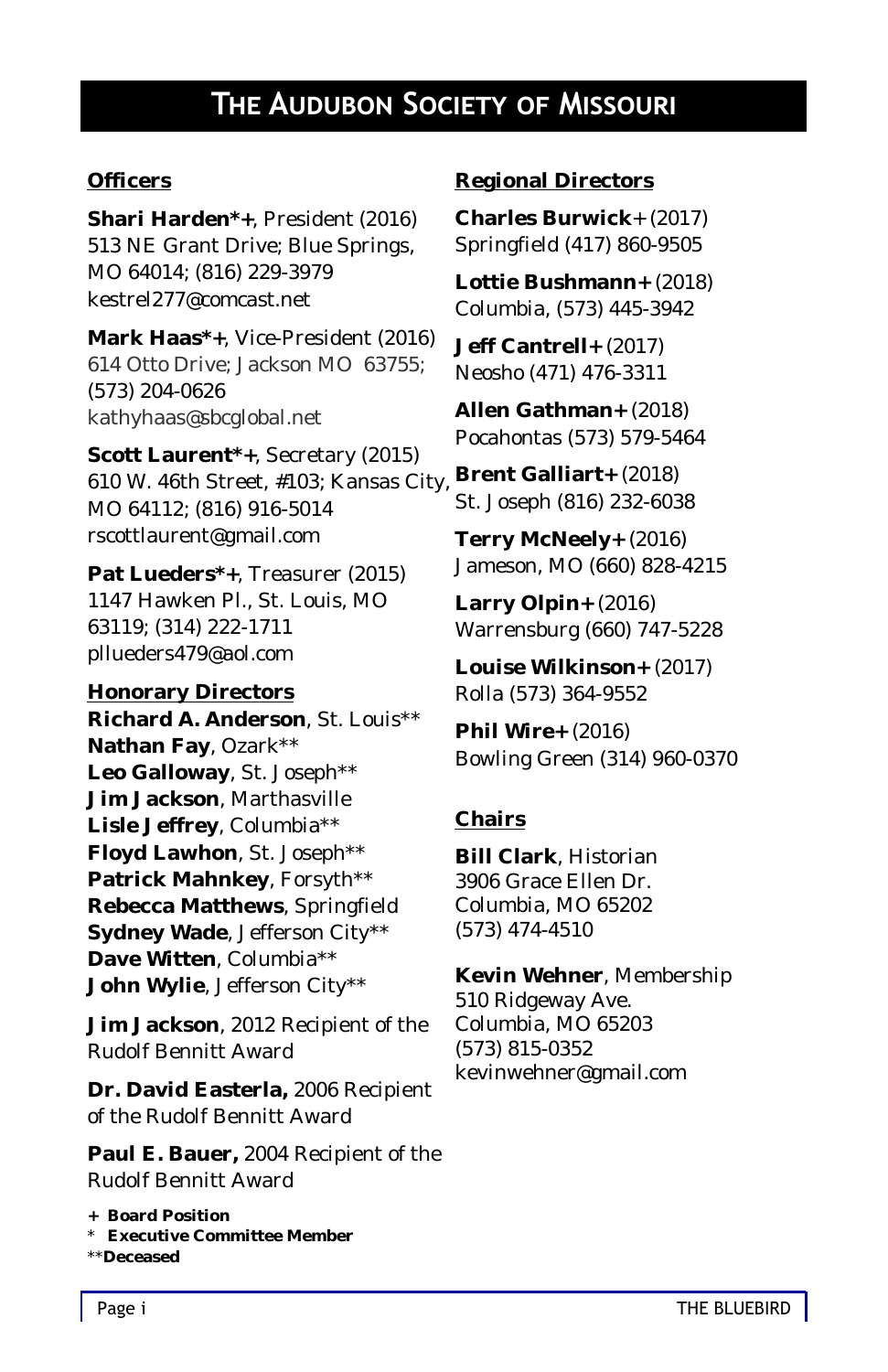# **The Bluebird**

*The Bluebird* **Editor**:

**Bill Eddleman\*+**, 1831 Ricardo Drive, Cape Girardeau, MO 63701, (573) 335-1507, eddlemanw@sbcglobal.net

**Christmas Bird Count Compiler**:

**Randy Korotev**, 800 Oakbrook Lane, St. Louis, MO 63132, (314) 993-0055, rlkorote@artsci.wustl.edu

**Communication Services**:

**Patrick Harrison** Webmaster, http://mobirds.org,

**Susan Hazelwood and David Scheu**, Co-owners Listserve, mobirds-l-request@po.missouri,edu

**ASM Scholarship Committee**:

**Sue Gustafson, Chair**, 429 Belleview Ave., Webster Groves MO 63119 (314) 968-8128, smgustafson@juno.com

#### **MO Bird Records Committee**:

**Brad Jacobs+—Chair**, 11300 Vemers Ford Road, Columbia, MO 65201, (573) 874-3904, brad.jacobs@mdc.mo.gov

**Bill Rowe—Secretary**, 9033 Big Bend Road, St. Louis, MO 63119, (314) 962-0544, rowemb45@gmail.com

#### **Seasonal Survey Editors**:

**Spring: Josh Uffman**, 707 Ashton Way Circle, Eureka, MO 63025 (636) 587-6016; birdsandbugs@sbcglobal.net

 **Summer: Kristi Mayo,** 1807 Clear Creek Dr., Kearney, MO 64060 (816) 289–7828, writebirds@gmail.com

**Fall: Joe Eades,** 517 Willow Lane, Kirkwood, MO, 63122, (314) 835- 0353, joseph.w.eades@monsanto.com

**Winter: Mary Nemecek**, 7807 N. Merimac Ct, Kansas City MO 64151- 0000; (816) 210-5148; msnemecek@aol.com

- **\* Executive Committee Member**
- **+ Board Position**

**Deadlines for submission of material for publication in** *The Bluebird* Manuscripts for *The Bluebird*—to the editor by: Feb. 1 for March issue; May 1 for June issue; Jul. 15 for Sept. issue; Nov. 1 for Dec. issue

**Deadlines for submissions to the Seasonal Survey Editors** Winter (Dec. 1-Feb. 28)—to Mary Nemecek by Mar. 10 Spring (Mar. 1-May 31)—to Josh Uffman by June 10 Summer (June 1-July. 31)—to Kristi Mayo by Aug 10 Fall (Aug. 1-Nov. 30)—to Joe Eades by Dec. 10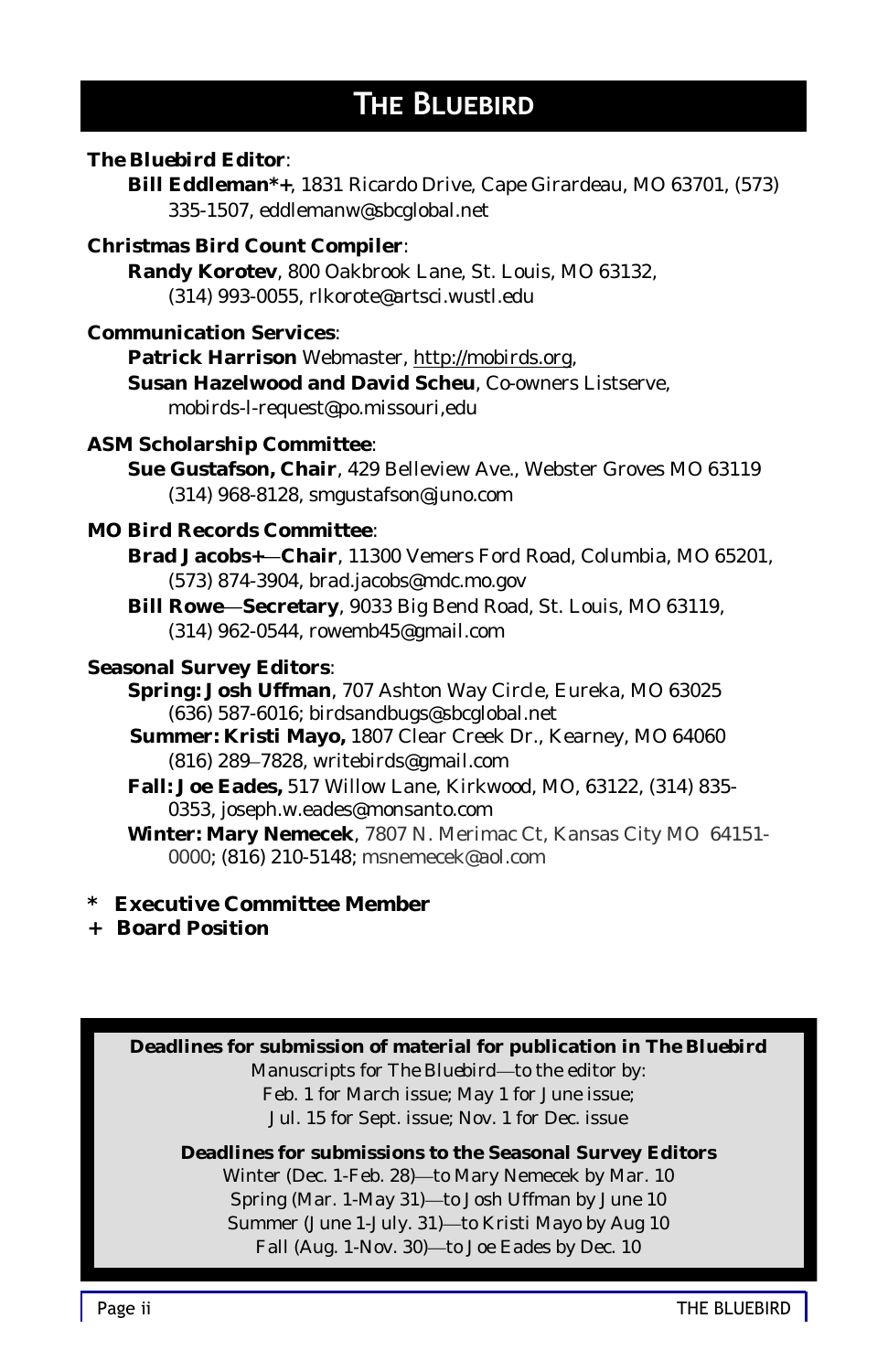# **Table of Contents**

# **September 2016 Volume 83, No. 3**

- 93 President's Corner—Shari Harden
- 94 We Welcome our New ASM Members—Kevin Wehner
- 95 PLAN NOW TO ATTEND THE FALL MEETING!—Camp Clover Point, Lake of the Ozarks State Park, September 23 – 25, 2016
- 96 Book Review: *Woodpeckers of North America: A Peterson Reference Guide.—*Edge Wade
- 97 In Memory of a Great Birder: Dennis Wheeler--- Bill Eddleman
- 99 Winter 2015-2016 Seasonal Report—Mary Nemecek
- 107 A Birder's Guide to Missouri Public Lands—Edge Wade & Others

**Front Cover—This male Lazuli Bunting was Missouri's first winter record. It appeared at the feeder of Mark Haas in Jackson, Cape Girardeau County, on January 31 and stayed only two days. Photographed by Allen Gathman.**



**Among the rarities seen this past winter was this male Eurasian Wigeon, Missouri's 2nd, at Clarence Cannon Reservoir, Pike Co. Photo by Andrew Reago on February 28.**

THE BLUEBIRD is published quarterly by The Audubon Society of Missouri. The submission of articles, photographs, and artwork is welcomed and encouraged. The views and opinions expressed in this journal are those of each contributing writer and do not necessarily represent the views and opinions of The Audubon Society of Missouri or its officers, Board of Directors, or editors. Send address corrections to ASM, 2101 W. Broadway, PMB 122, Columbia, MO 65203-1261.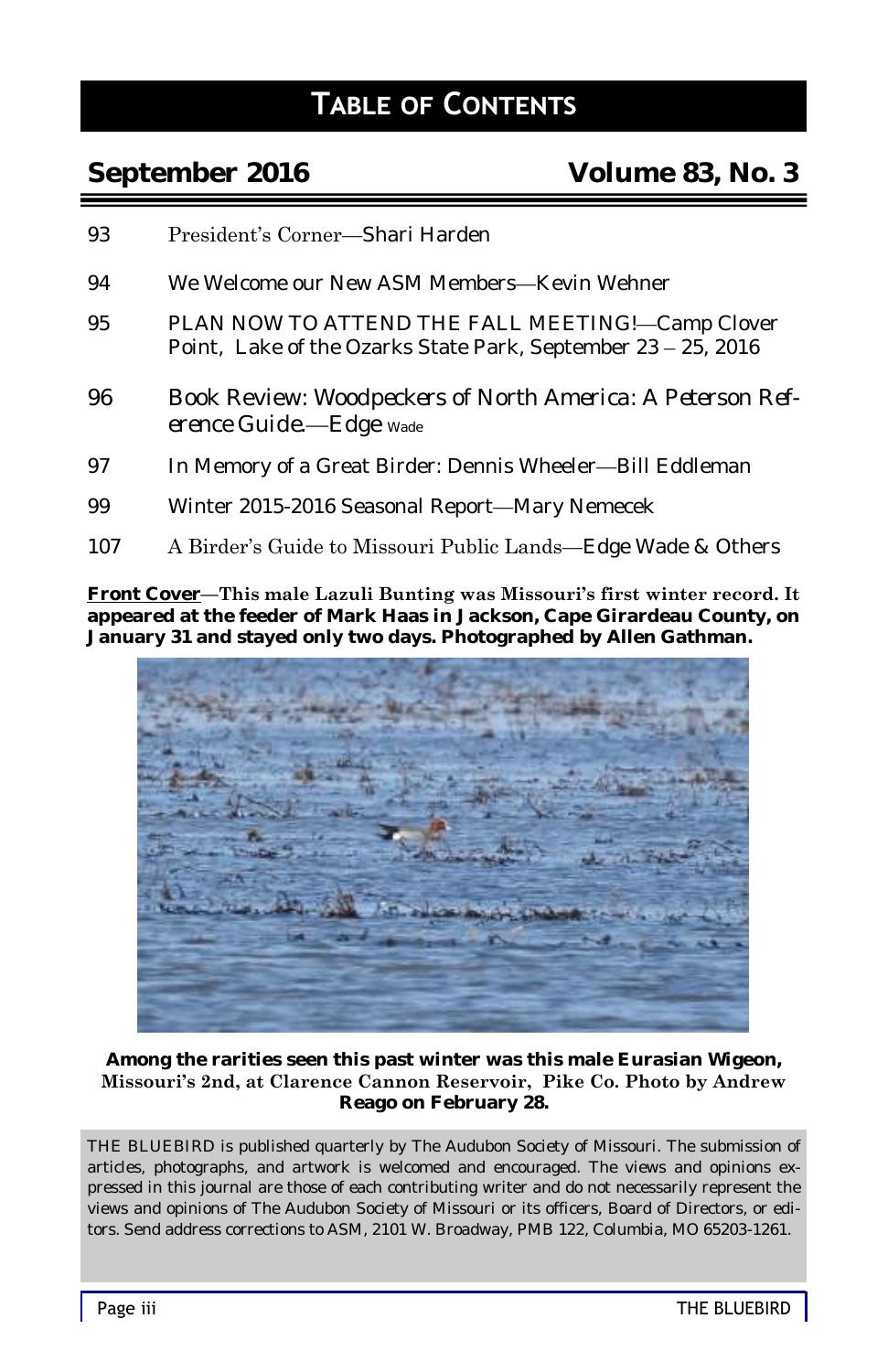# **President's Corner—Shari Harden**



Dear Fellow Birders,

I hope you have been able to get out and enjoy summer birding in Missouri. The heat, humidity, and thunderstorms have reduced my time at my favorite birding sites, but I have been rewarded with the songs and sights of many birds when I have managed to get outside.

A new agreement with MDC has been finalized for 2016 -2017. We have three priority areas: Grand River Grasslands (including Pawnee Prairie, Lot's Creek and Grand

Trace Conservation Areas), Missouri River Hills (including Danville and Daniel Boone CAs), and Mahan's Creek (including Rocky Creek CA, Buttin Rock and Eminence City Park Accesses). We also have ten focal conservation areas: Kendzora, Lamine River, Huzzah, Indian Trail, Caney Mountain, Meramec, Shawnee Trail, Ketcherside Mountain, Bismark, and Little Indian Creek. Please visit the focal areas as often as you can and add your data to eBird. Our agreements with MDC and DNR allow us to support bird conservation in a variety of ways.

Scott Laurent has done a great job working on the MDC/DNR agreements and the reports. Also, the Missouri eBird portal is up and running now. I hope it will help birders new to Missouri find ASM with the link to our mobirds page.

I recently received a letter from the GLADE (Green Leadership Academy for Diverse Ecosystems) coordinator thanking ASM for our continued support. The letter included reflections from participants who discussed how valuable the experience had been to them. After I read through the reflections, it was obvious that the GLADE experience involved so much more than learning about conservation issues. The opportunity to work with other like-minded young conservationists left a significant impression, and the program gave participants an increased awareness of career options available in future.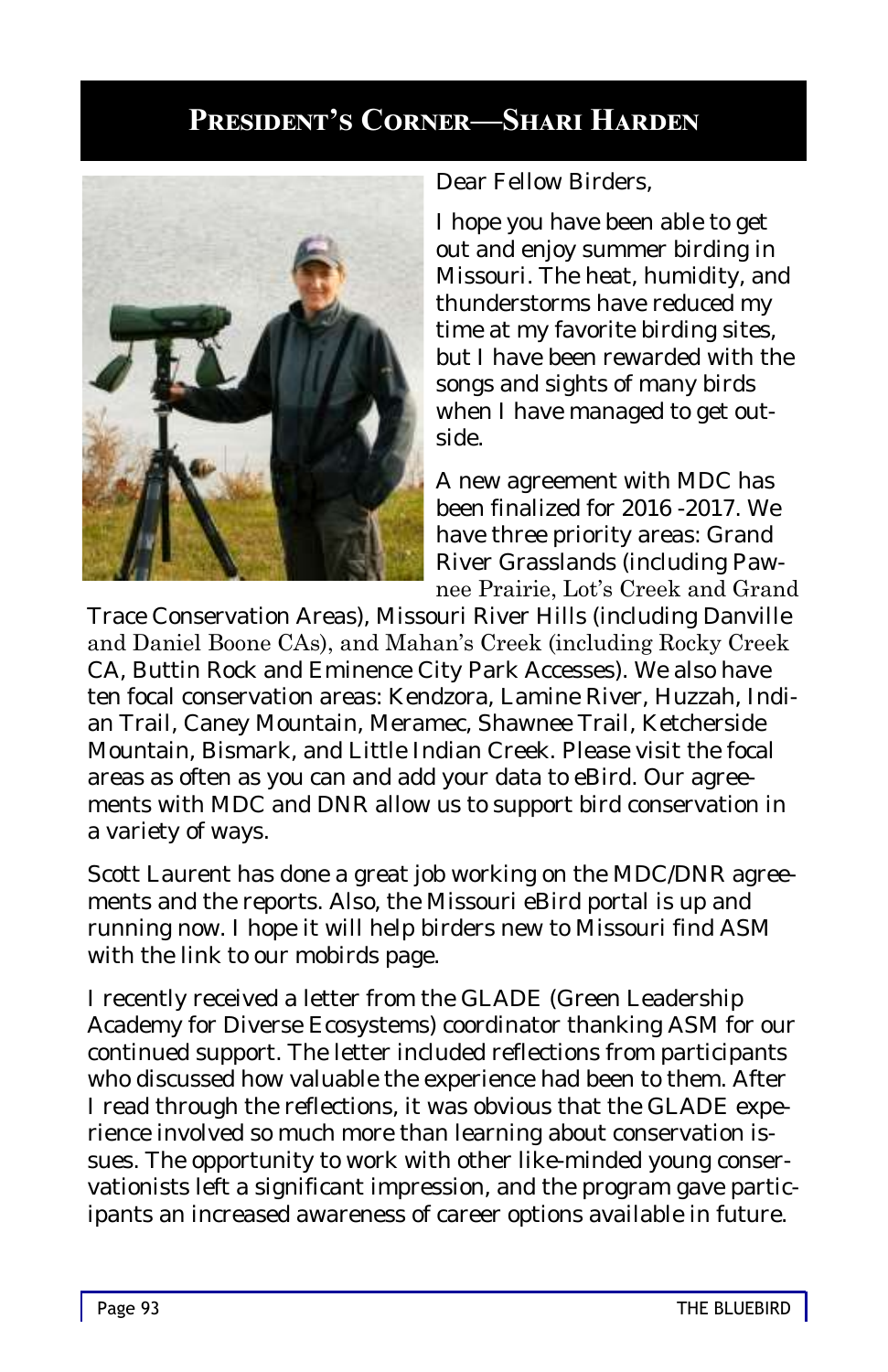The Fall meeting is September 23 - 25 at Lake of the Ozarks State Park. We will have informative presentations, our annual board meeting, and our general meeting. Hopefully, we will also have good weather and great birding, but even if the weather is not good, we will certainly have time to reconnect with friends. This is our time to come together as members and discuss the present functions of ASM and the future of our organization. This organization would not exist without the efforts of many people 'behind the scenes' and all of these people are volunteers. If you would like to become involved with the work of ASM, find a board member or officer to discuss the opportunities that are available.

> Good Birding, Shari Harden, President The Audubon Society of Missouri

# **WE WELCOME OUR NEW ASM MEMBERS!! Kevin Wehner**

Remember, new members are our future. If a new member lives near you, say, "Howdy and welcome to ASM." In addition, recruit another new member. **Welcome to these 12 new ASM members in the 3rd quarter of 2016.**

Mark Duchesne St. Louis, MO Eric, Jennifer, Katarina & Alex Heckenbach Miller, MO Yvonne Homeyer St. Louis, MO Sandy Laurie **Ballwin**, MO Paul & Janet Norris Clark, MO Donna Reed Columbia, MO Lane Richter St. Louis, MO Mark Schuver Chesterfield, MO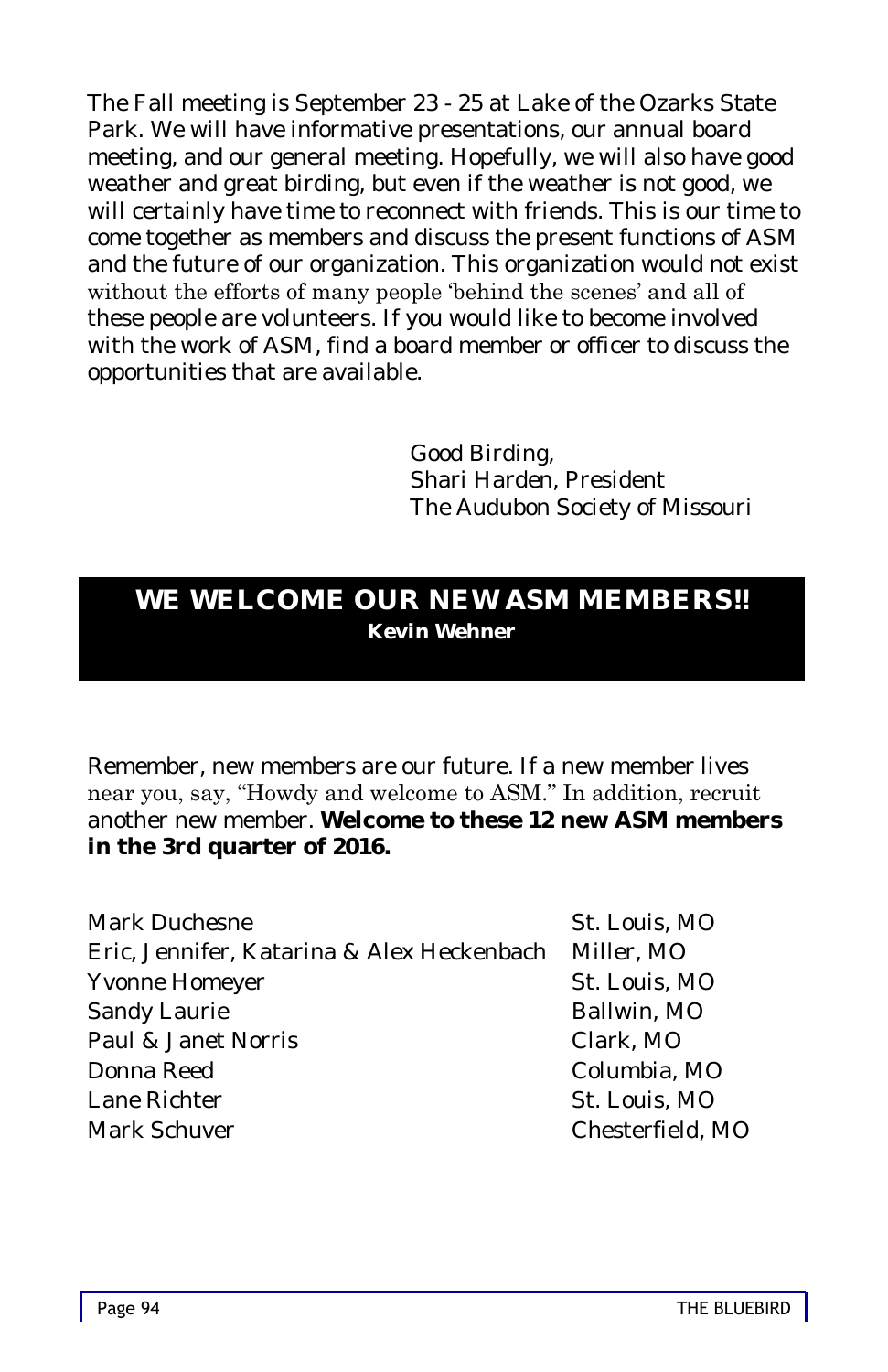# **PLAN NOW TO ATTEND THE FALL MEETING! Camp Clover Point Lake of the Ozarks State Park September 23 – 25, 2016**

Our fall meeting at Camp Clover Point should be a fun and relaxing weekend. It's a chance to re-connect with old friends and to make some new ones, while birding and learning more about birds.

Like last year, \$75 will cover two nights lodging, six meals, and your registration fee. There are several nearby motels for those who prefer not "to camp."

On Friday evening, we will hear about current wetland research from Mizzou graduate students. And then tour leaders William Orellana and Katinka Domen will speak on birdwatching and ecotourism in Honduras.

On Saturday, we are fortunate to have the accomplished wildlife photographer Danny Brown join us. During the afternoon, he will conduct a workshop on techniques of photographing wildlife. That evening, he will present "A Decade of Photographing Missouri Wildlife: Images and Anecdotes."

The last weekend of September promises mild weather and a variety of migrant birds passing through. Ha Ha Tonka State Park and Bagnell Dam are among the possible field trip destinations.

Visit our website, [www.mobirds.org](http://www.mobirds.org) , to learn more about our speakers, details of weekend activities, and to register for the meeting. **The registration deadline is September 18.**

Please join us for some great birding fellowship. All birders are welcome!

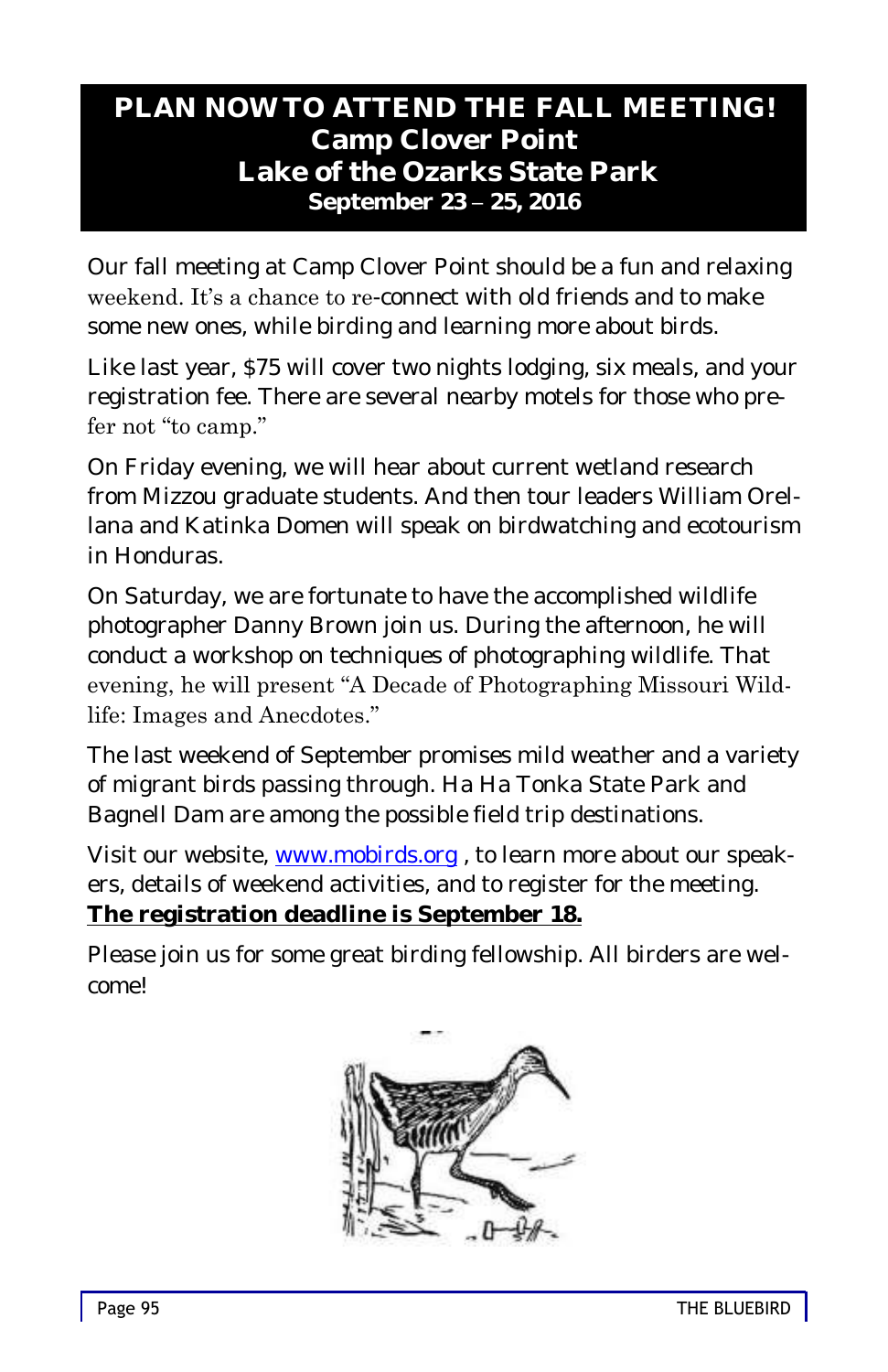# **BOOK REVIEW**

#### **Edge Wage**



Stephen A. Shunk

*Woodpeckers of North Americ***a: A Peterson Reference Guide.** by Stephan A. Shunk. 2016. Houghton Mifflin Harcourt. Hardbound. 320 pages. \$23.37 (on amazon.com).

If you attended the 2009 ASM Fall Meeting you met Steve, as he was the featured Saturday night speaker and led a workshop fieldtrip centered on woodpeckers—identification and life histories. Steve also gave presentations in St. Louis the same week, so even more Missouri birders had an opportunity to enjoy Steve's company and learn from him.

"Steve's woodpecker book" was well underway in 2009. With its completion we can learn even more from North America's premier woodpecker expert, vicariously following him through

pine forests, saguaro deserts, and our familiar oak-hickory woodlands, seeking, spying, enjoying a very special group of birds through the eyes and mind of one who celebrates their ecological role and shares the joy of knowing them well.

Steve lives in Oregon, and for many years has guided visiting birders to see 11 species of woodpecker on his "stomping grounds" between research (library and field), speaking engagements, guiding worldwide, and, yes, working on the book.

And what a book! Color photos, informative illustrations, and excellent big range maps add to the fact-filled prose. This is a reference guide, not a field guide. It opens with a very readable section on the special anatomical features of woodpeckers—Anatomy and Adaptation—the stuff that gives them advantages in their place in birddom—skulls, tongues, stiff tails and the specialized parts between.

The behavior section covers breeding, feeding, social interactions, locomotion, and miscellaneous behaviors. Any question you've had about drumming is probably answered. Other topics explored include the mechanics of woodpecker tree climbing, and that distinctive woodpecker flight pattern.

Ecology and Conservation discusses woodpeckers as keystone organisms, woodpeckers and fire, and habitat conservation. It's a section that no ethicsminded, conservation-prone birder should skip.

Then there's the heart of the book, the species accounts—23 of them (including Ivory-billed)—spanning slightly more than 200 pages. And what pages!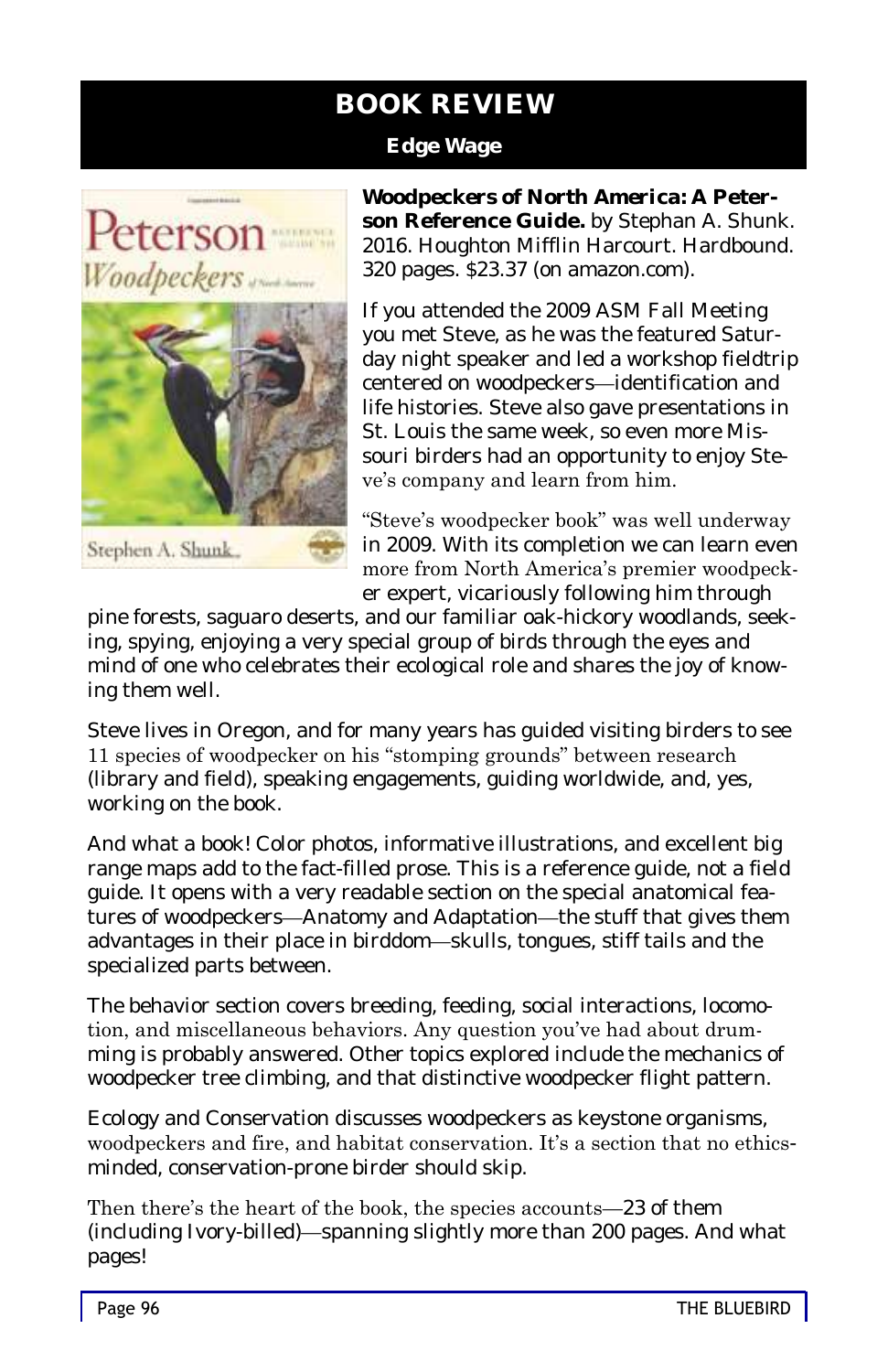They begin with Lewis's Woodpecker, the bird collected by Meriwether Lewis and described by Alexander Wilson as "woodpecker with a necklace." As with all extant species, the Lewis's account includes a full-page color photo and multiple photos showing field mark variations (sex and age, for example) and behavior—feeding young, and even sunbathing. A Red-headed Woodpecker covering food stores with carefully placed bark, Acorn Woodpeckers caching (you guessed it: acorns), and a Pileated taking a dust bath give a fair idea of the photos that teach as well as enthrall.

The species accounts are clearly the work of a consummate field ornithologist who is as mesmerized by his subjects as the most ardent amateur birder. He provides a discussion of a brief history of the bird as it was found and has faired in the presence of humans on the North American continent. Distribution and habitat (typical topics within species accounts) are joined by a discussion on detection—the bird's sounds and behavior to listen and watch for, followed by a section on visual identification, more on behavior, and that ever-increasingly important subject: conservation.

Get *Woodpeckers of North Americ*a for yourself or as a gift (then borrow it back). It will give you many hours of pleasant reading, learning, and probably some dreaming about a family of birds with members we see nearly every day, and some cousins we must travel afar with hopes to get at least a glimpse.

# **In Memory of a Great Birder: Dennis Wheeler Bill Eddleman**

When I moved back to Missouri 22 years ago, one of the things I enjoyed doing was meeting all the local birders. The scene around Cape Girardeau had changed a lot since I had lived there the first 21 years of my life, and there was now a good cadre of birders in the area. I learned that one of the most active core groups of birders was in Jackson, which lies 8 miles west of Cape, and the main organizer of that group was a recently-retire public school administrator, Dennis Wheeler.

Dennis organized nearly annual trips for himself and his wife, those local folks who were interested, and for his friends. These and other trips took him to all 50 states and 36 foreign countries over the years. In recent years, for example, he's gone to (among others) California, Alaska, Belize, Costa Rica, Ecuador, Australia, and finally, Colombia. I had the pleasure of participating in the Alaska and Ecuador trips, and had a blast on both. Dennis's extensive experience with Neotropical birding made his an invaluable companion in the field, and he and the Jackson group could always be counted on to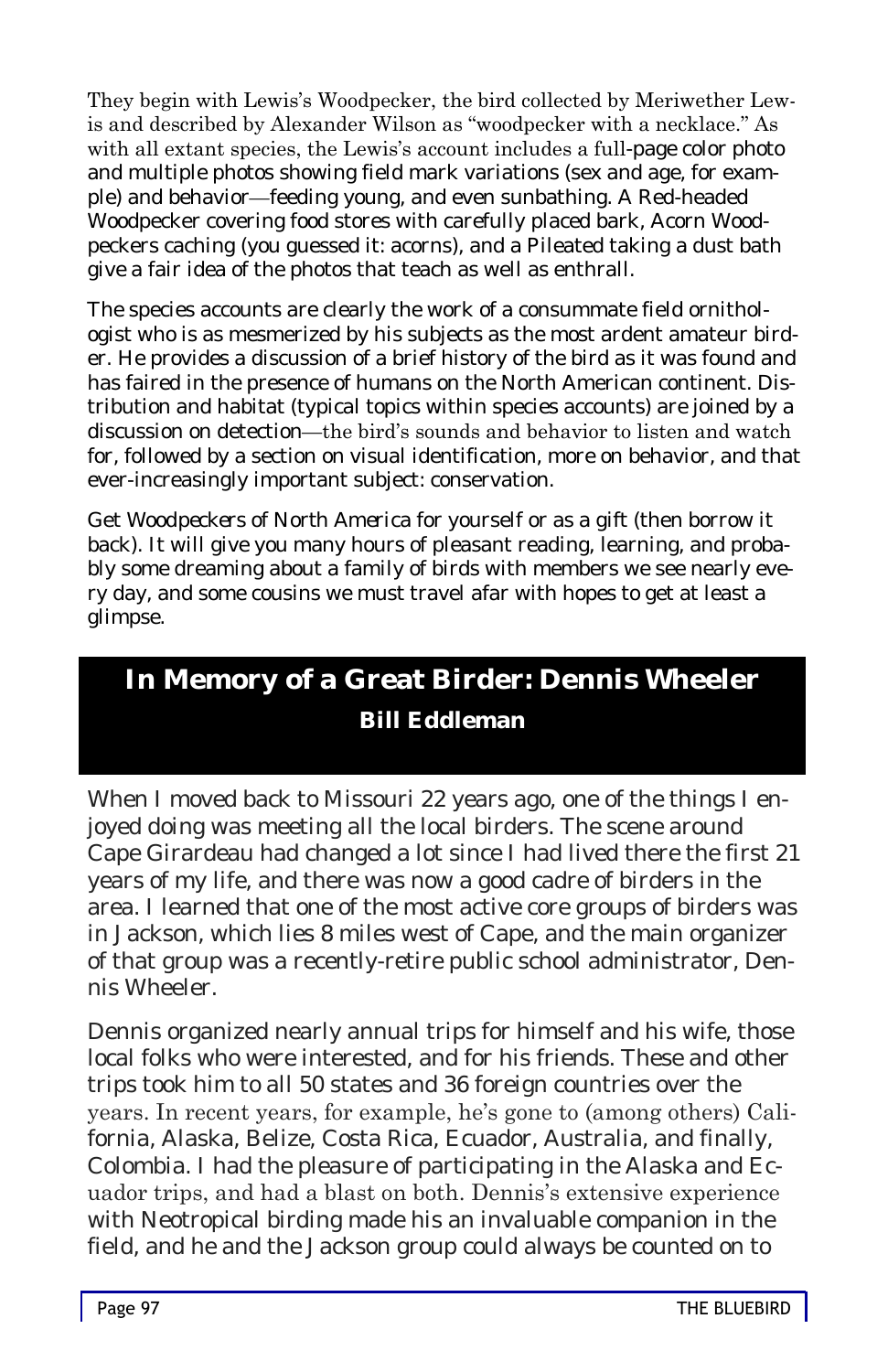help with Christmas Bird Counts or Spring Migration counts. (Not only that, I really did look forward to trying one of the microbrew beverages he would always bring for lunch on the Big Oak Tree State Park Christmas Bird Count!)

Dennis passed away on June 24 after a long period of declining health. I'm happy to report that his goal of reaching 2500 species on his world bird list was realized in Colombia, SA a bit over two months earlier. This last trip was with a friend, Larry Hendershott, and his daughter, Denise, son-in-law John Pahl, and granddaughter Elena. I'm sure going on this trip was a struggle for him, but I know he was overjoyed at reaching that milestone.

Dennis was 84 years old at the time of his death, and I still remember marveling at how well he could navigate the hills and muddy trails in Ecuador (when he was a mere 79). He was born in Quincy, Missouri, and married Lola Mae Bollinger in 1951 in Illmo, Missouri. After a stint in the Army during the Korean conflict, and time in the Army National Guard, he returned to the area to earn a B. S. in Education from Southeast Missouri State in 1957, and M. S. in Education from University of Missouri in 1967.

Dennis was a music teacher in Zalma and later Oran, Missouri, a guidance counselor in Woodland School District in Marble Hill, and finally an assistant superintendent at East Prairie, Missouri (where he worked with his lifelong friend and main fishing buddy, Randel Blankenship (also a birder)). He retired in 1987, and was a Boy Scout leader and member of the Rotary Club, Lions Club, and Optimist Club in Jackson (formerly president of the latter).

I've noticed many birders also have a keen interest in family history, and Dennis also authored a book on the genealogy of his Wheeler family. Dennis also served on the ASM Board for one term around 15 years ago.

I always enjoyed birding with Dennis. He was always eventempered, knowledgeable, and had just the sort of off-keel sense of humor I can appreciate (even if a few of his jokes were really, really bad!). Missouri birding is poorer without him.

I'm going to miss him, and I guess me or someone else will have to bring those craft beers to future CBCs!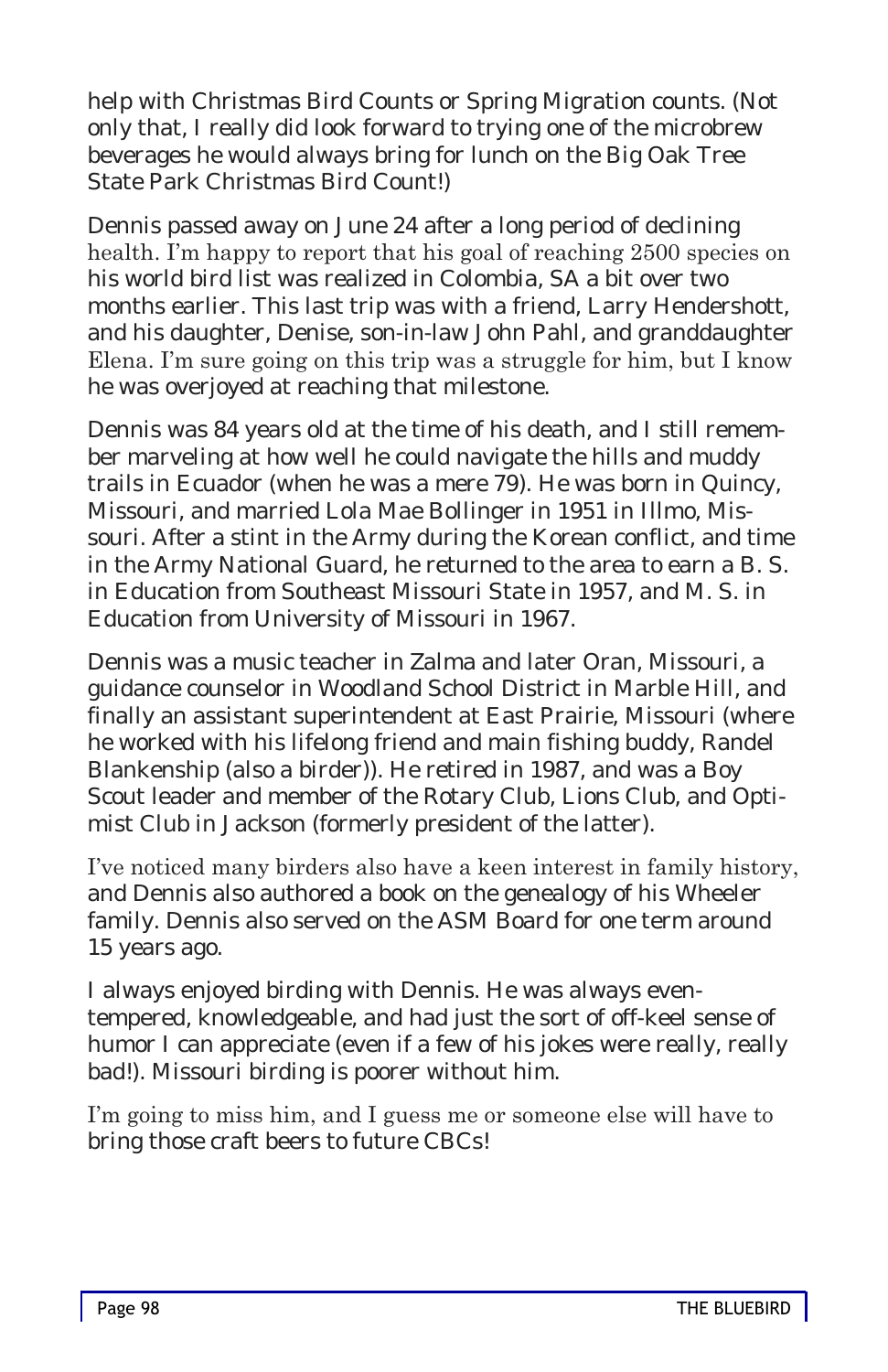# **Winter 2015-2016 Seasonal Report** Mary Nemecek

December 2015 was the warmest winter since records began in 1895, coming in 9 degrees above the long-term average. The warm temps were also accompanied by unprecedented late-December flooding that closed portions of I-70, I-55 and I-44. The average statewide rainfall was 7.37 inches, more than 5 inches above average, and closed out the fourth wettest year on record. Precipitation moderated in January, which was a little more than 1 inch below the normal rainfall average. Average temperatures settled in a little less than a degree above normal for January. Snow finally started to fall on January 9, but not without once again breaking a record: The city of Columbia broke a 126-year-old record for the latest measurable snowfall. Temps started to dip near or below zero in the northern half of the state from 9-13 January and again from 16-19 January. February saw average temperatures rise back up to 4 degrees above normal and precipitation stayed low with averages an inch below normal. East and east-central Missouri saw the only significant snowfall. Perhaps the most notable impact the mild weather supported was numerous grass fires that broke out across the state.

Waterfowl benefitted from more open water due to milder temperatures, including a second-state-record Eurasian Wigeon at Clarence Cannon National Wildlife Refuge. Perhaps the most spectacular seasonal sighting was a first winter record of a Lazuli Bunting. There was also a fourteenth state record of a Rock Wren. Common Redpolls spent a lot of time at a yard in St. Louis and a few days at feeder in Greene County.

Seasonal reports submitted from observers around the state remain a primary source for the data included in this report, as well as a review of Christmas Bird Count and eBird data. Missouri bird watchers are encouraged to submit their observations through eBird. The author is grateful to Kristi Mayo for reviewing this document. Her comments and suggestions greatly enhanced the quality of the report.

## **WATERFOWL**

**Greater White-fronted Geese** are becoming reliable in large numbers across the state including over 5,000 at the sewage lagoons in Maryville *Nodaway* on 17 Feb with temps in the 60s and a strong south wind (DE) and 2,900 counted at SCNWR on 6 Dec (CH, MR). At RMBS, BR reported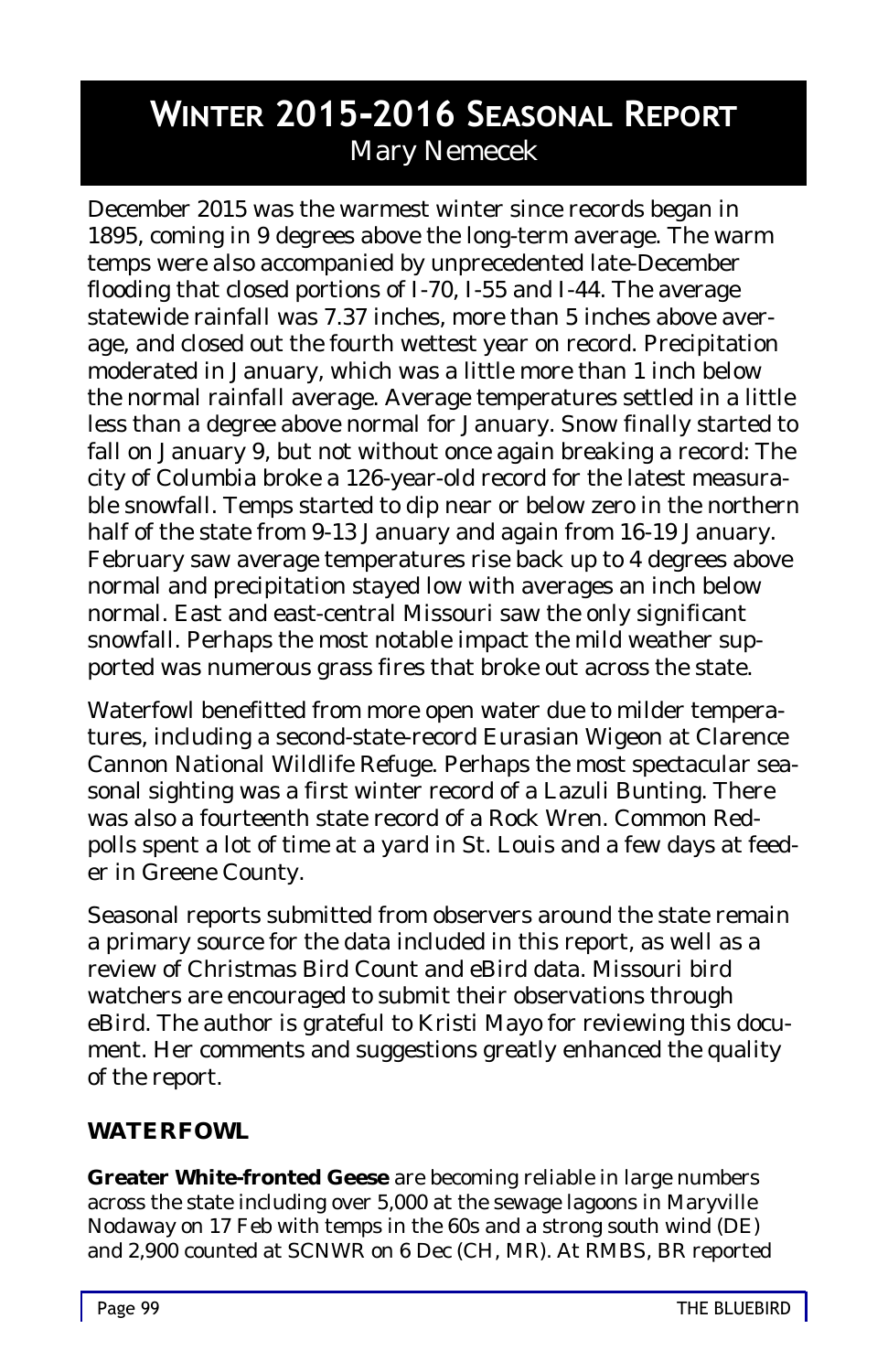Greater White-fronted Geese more reliable than Snow Geese. SCNWR had a seasonal high count for the refuge of 750,000 **Snow Geese** on the 18 Dec CBC (AG, JC). **Cackling Goose** is rare in the east and had single digits at RMBS, including 7 reported on 16 Jan (BR). A **Trumpeter Swan** high count in the west of 518 occurred at SCNWR on 12 Dec (MR), beating the previous record by two birds. There was rapid drop-off in population numbers at RMBS from hundreds of birds such as the personal high of 460 for BR on 16 Jan and the 547 on 25 Jan at RMBS (JM, CM), to 13 birds by 16 Feb (PL). **Tundra Swan** set a new high count of 35 at RMBS on 17 Dec (BR, Mike Rowe) and numbers were up to 58 on 23 Jan (CM, JM). They remained in good numbers of 10-20+ birds at RMBS throughout the season even when the Trumpeter Swan numbers dropped off. Rare in the north, 6 **Wood Ducks** were reported at SL on 19 Jan (CE). **Gadwall** were at a new high on the CCNWR CBC with 15,000 on 21 Dec (BR, Dick Palmer). The first winter record and second state record of **Eurasian Wigeon** was reported on 20 Feb and continued through the end of the season at CCNWR (Tom Bormann, Dave Rogles**,** JM**,** m.obs.). **Green-winged Teal**, rare in the north, stayed in good numbers at SCNWR during Dec with a peak count of 300 on 2 Dec (JHa). All 3 scoter species were reported this winter. Single **Surf Scoters** were at Perry County Community Lake *Perry*, 2-16 Dec (RF, m.obs.); Chapman Farms Lake *Jackson*, 30 Dec (Michael Beck); and RMBS 27 Dec (CMc, AR). One **White-winged Scoter** was at RMBS on 5 Dec (Gabriel Amrhein), and one **Black Scoter** was at RMBS on 1 Dec (SM, DM). **Long-tailed Ducks** were present for extended periods of time in three locations: SL 9-25 Jan (MN, m.obs.), including several dates with 2 females present; 1 at RMBS 16-19 Jan (SM, DM, m.ob); and 1-2 present at Webb City Water Treatment Plant *Jasper* 27 Jan—21 Feb (JH, GSw, Jeff Cantrell, m.obs.). A **Common Goldeneye X Hooded Merganser** was seen at Purtle Springs *Johnson* by DC 27 Jan. **Red-breasted Mergansers** made a couple of winter appearances, including 5-13 birds observed at Binder Lake *Cole*, 1-2 Dec (Brad Jacobs, Edge Wade, LS) and 12 were at Higginsville City Lake *Lafayette*, 20 Feb (Ellen Zellmer, SH).

## **LOONS THROUGH EAGLES**

A single **Pacific Loon** was seen on two separate occasions at SL: 6 Dec (CH, MR) and 16 Jan (LO, MN, MM). **Common Loons** were present at Stockton L. *Ceda*r twice this winter: 32 on 8 Dec (BB, DB) and 13 on 13 Feb (DB). **Eared Grebes** once again spent much of the winter at SL with 1-3 seen 5 Dec—17 Jan (MM, m.obs), matching the winter high count record. A **Western Grebe** was observed at SL 15-17 Jan (MM, m.obs.). **American White Pelican** set a new winter high of 1,500 on 27 Feb (Jesse Kohler). One **Cattle Egret** (acc.) was documented at SCNWR 16 Jan (ph., †Daniel Swofford) **Great Egrets** were present, including a new winter high count of 3, with 1-3 at SCNWR 2-24 Dec (JHa, m.obs) and 1-3 at RMBS 1-16 Dec (SM, DM, m.obs.). Despite being accidental other than in the south, a **Black Vulture** showed up a couple times around St. Louis with one making a first -ever appearance on the St. Louis-area CBC at Weldon Springs CA on 20 Dec (BR) and again on 22 Feb (BR), and 5 were in the vicinity of Defiance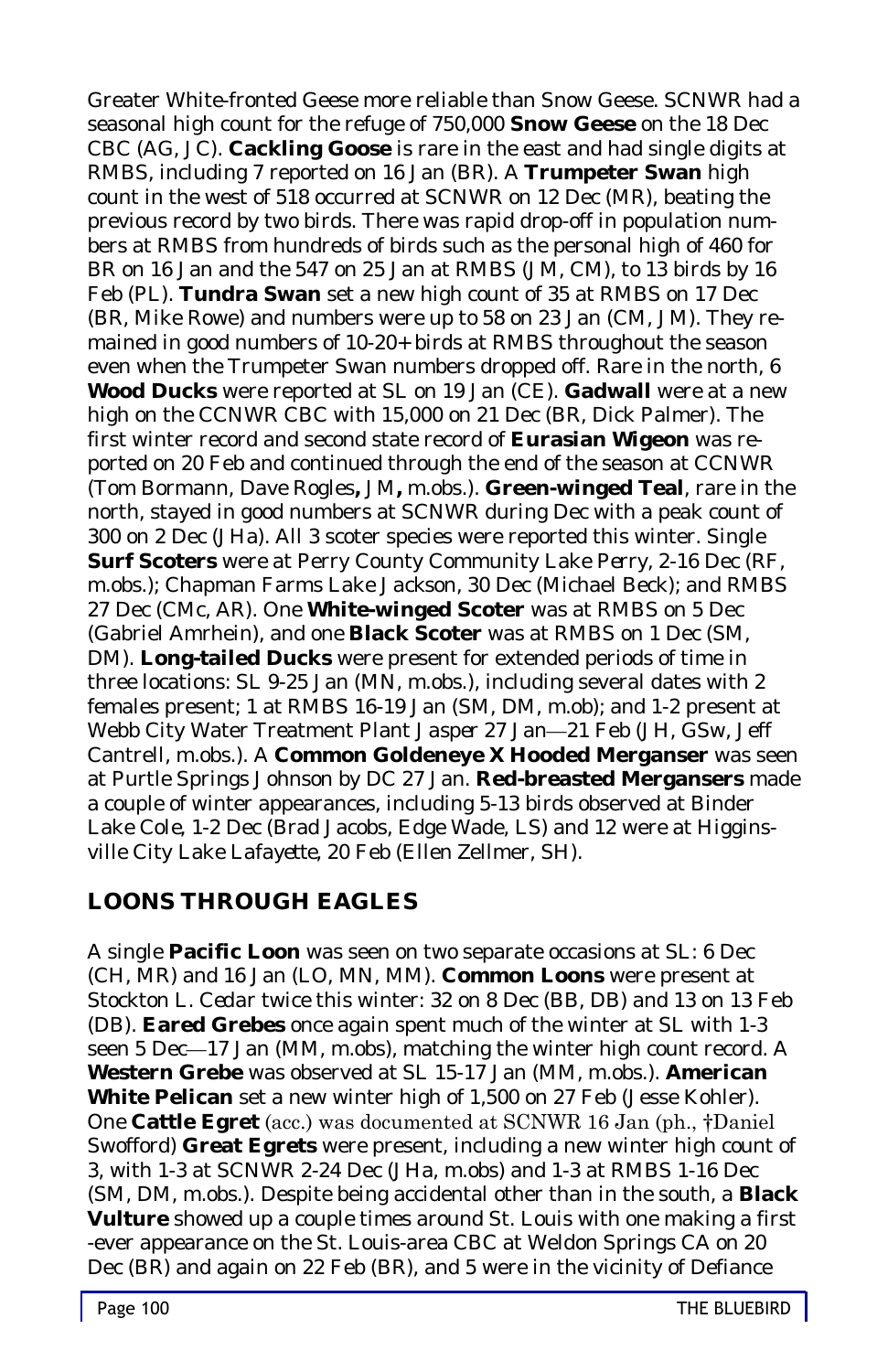*St. Charles* on 6 Feb (Gail Gagnon). **Osprey**, a rare winter visitor, was seen on 2 occasions: 7 & 11 Dec in *Christian* (AL). A single **Swainson's Hawk**  (acc.) made its first winter appearance at CCNWR on 12 Dec (†Robert Mustell, †Corey Alger) The seventh winter appearance of a **Ferruginous Hawk** (acc.) occurred 6 Feb at Shawnee Trails State CA, *Pike* (ph., †MR, JB). Single **Golden Eagles** were reported in 7 counties spread across all three winter months.

# **COOTS THROUGH GULLS**

Two **Virgina Rail** were reported 19 Dec in *Boone* (John Besser). **Sandhill Cranes** were reported in four counties, including two new high counts of 28 at SCNWR on 15 Dec (JHa, ML) and 30 on 18 Dec (MR), while CCNWR had 2 birds fly over on 28 Feb (JU). **Least Sandpiper** was reported from four counties, including new high numbers in *Dunklin*: 100 on 5 Dec, 85 on 18 Jan (TJ); and two mid-winter sightings: 2 on 1 Jan EBCA (GL) and 2 on 2 Jan MLCA (JMo). **Pectoral Sandpiper** made one late winter appearance with 5 on 27 Feb OSCA (CB, BBe, SD). **Dunlins** were present three times in *Dunklin* with 8 on 15 Dec & 15 Jan and 47 on 18 Jan, all reported by TJ. A staggering number of **Long-billed Dowitchers** were reported *Dunklin*  by TJ: 100 in one location and 226 in another on 5 Dec; 350 on 8 Dec; 8 on 7 Dec; and 10 on 24 Dec. There were 2 reports of **Wilson's Snipe** from SCNWR, where they can be rare during the winter in the northern half of the state, with 7 on 6 Dec (MR, Jenny Gearheart, Matt Gearheart) and 4 on 15 Dec (ML, JHa). Two late **Bonaprte's Gull** were at RMBS 12 Dec (BR). Two first-year **Franklin's Gulls** were feeding at the Maryville Sewage Lagoons *Nodaway* on 1-4 Dec (DE), and single birds were reported in three locations: 5 Dec (AR, CMc, CM) and 12 Dec (PL) at RMBS; 14-17 Jan at SL (MN, m.obs.); and 23-26 Jan (EW, m.obs.) and 13-14 Feb (Eric Hough, EW) at Longview L. *Jackson*. A single **Thayer's Gull** was reported at a couple lakes on the west side of the state: SL on 30 Jan (KD) and 14 Feb (MN); and Longview L. *Jackson* 23-30 Jan (JMo, ML, CE, Sherry Leonardo) and 19 Feb (EW). **Lesser Black-backed Gull** is a rare transient and winter resident but is seen yearly along the Mississippi R. and larger reservoirs, as was the case this winter with 2 on 3 Dec (BR) and 5 on 5 Dec (CMc, AR, CM) at RMBS; multiple sightings at Longview L. *Jackson* beginning 30 Dec (Kathy Carroll, Ginny Culver, SH) and continuing off and on until 19 Feb (m.ob); SL on 16 Jan (MN, LO, MM), and 6 & 15 Feb (MN). Kansas Cityarea lakes also hosted **Glaucous Gulls:** SL on 15 Jan (MM, Brett Budach, ML with sightings off and on thru 28 Feb (m.ob), including 2 on 15 Feb (MN); Longview L on 23-30 Jan (EW, m.ob) and 2 on 26 Jan (LO). One **Iceland Gull** was seen at Longview L *Jackson* on 23 Jan (Eric Mosley). There were two reports of a **Forster's Tern** 10-11 Dec at RMBS (ph. PK, Allen Smith, WW, DBr) and on 15 Dec *Dunklin* (TJ).

## **DOVES THROUGH SHRIKES**

Two well-described **White-winged Doves\*** were noted at a private residence on 14 Feb *Dunklin* (Kent Freeman). An adult female **Snowy Owl**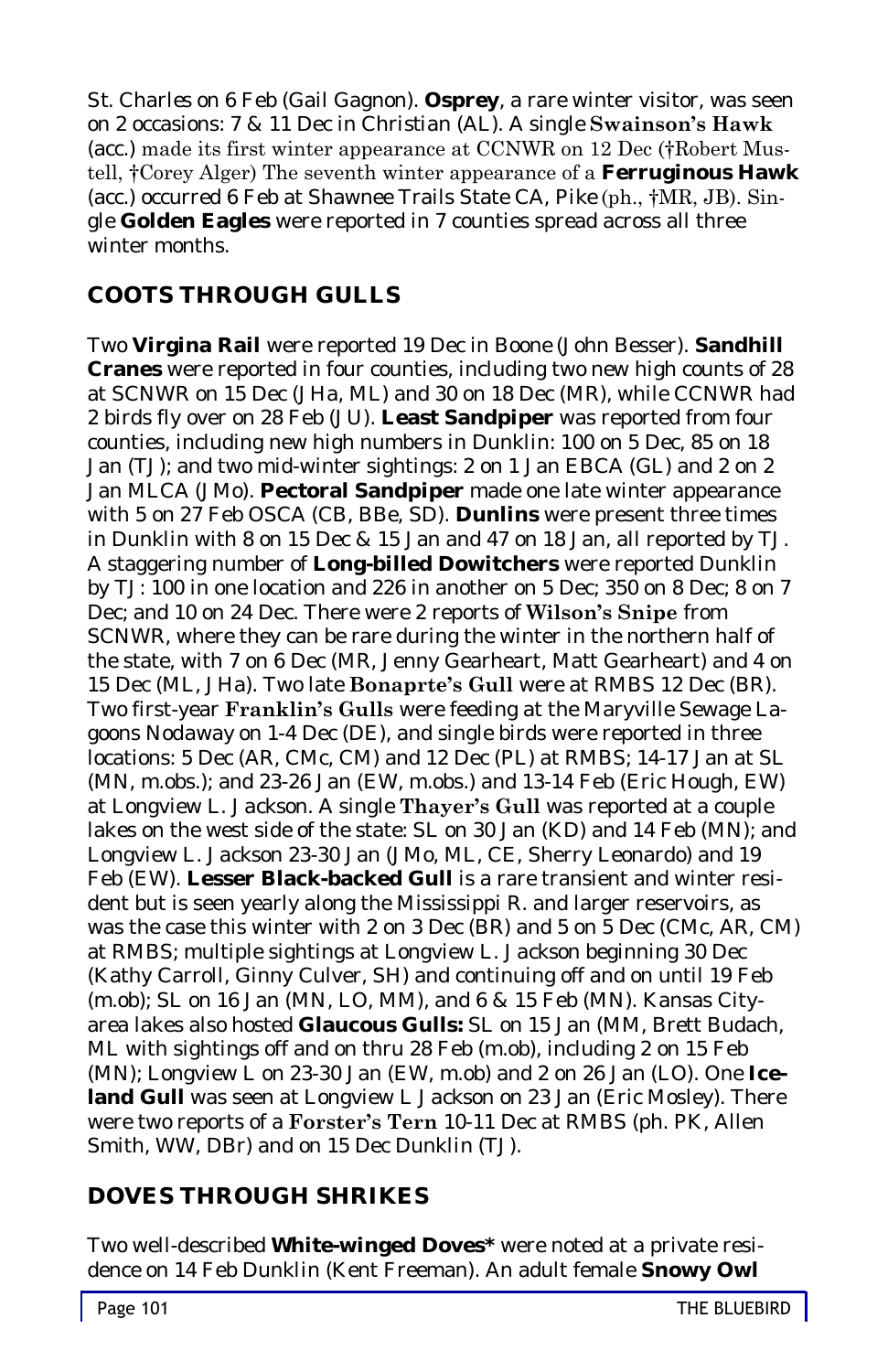

**This taiga Merlin (***Falco columbarius columbarius***) was at Bradford Farm in Boone County, where it was photographed by Peter Kondrashov on February 18.**

found its way to the sewage lagoons on the 15 Dec for the Maryville CBC *Nodaway* (DE). Hummingbirds came in strong with three species reported. A **Ruby-throated Hummingbird** was reported 18 Dec—3 Jan in *Clay* (MM). An **Anna's Hummingbird** continued to delight visitors to a private residence in *Greene* through 18 Jan (ph. PK, m. ob.). A **Rufous Hummingbird** banded last winter returned to a residence *Cape Girardeau* in November and continued through 27 Jan (ph. DM, SM, m. obsA high number of **Merlins** were reported in *Dade* with 4 on 23 Jan (GOAS birds, m.ob) and 3 on 30 Jan (GOAS birds, SM, DM). The Taiga subspecies of Merlin was photographed by PK at Bradford Farm *Boone* on 18 Feb. A pair of **Peregrine Falcons** was seen several times on campus of University of Washington, School of Medicine, *St. Louis City* 26 Jan, 11 & 26 Feb (Kyle McCommis) and on 12 Dec at RMBS (BR). **Say's Phoebes** (acc.) spent the season in three counties, with one showing up in *Dade* on 11-17 Dec (†DB, BB, GOAS birds); a second in *Perry* 25 Jan—6 Feb (†Joe Eades, m.ob); and a third in *Howell* 20-28 Feb (†Donald White). A **Northern Shrike** continued from 6 Dec—26 Jan (GL, Karen Wosilait, m.obs.) at Bradford Farm *Boone*.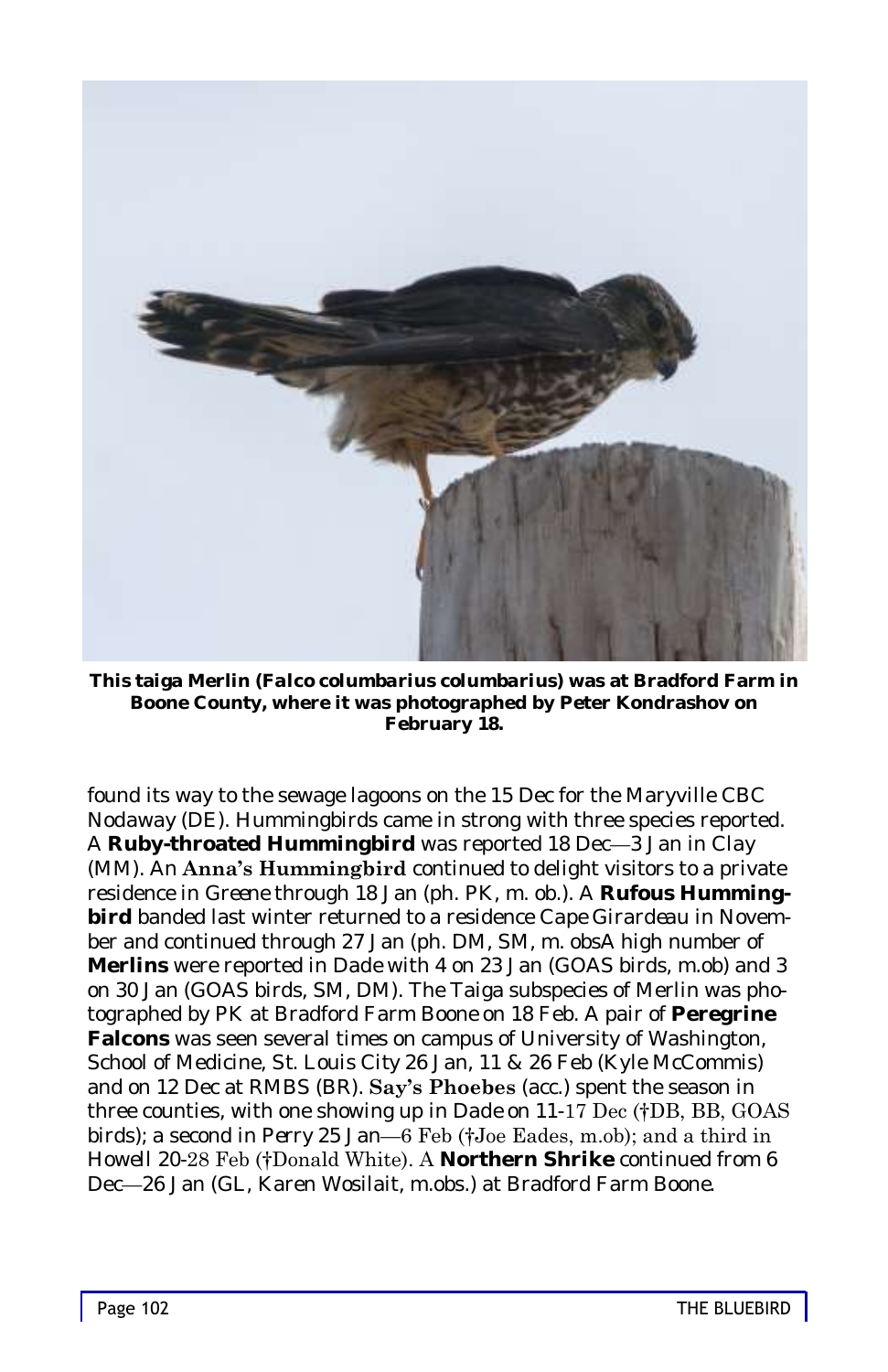

**Say's Phoebes are less commonly seen in eastern Missouri, so this bird that appeared January 25-February 6 in Perry County was a treat for numerous local birders. Found by Joe Eades and photographed on January 26 by Rob Francis.**

## **VIREO THROUGH WARBLER**

A large number of 22 **Fish Crows** were seen 23 Feb *Dunklin* (TJ). They continued to be reported in the Mississippi lowlands with a single bird in flight at the home of BE 19 Feb *Cape Girardeau*, a single bird on the same date at Perry County Community L. *Perry* (RF), and 6 on 27 Feb at OSCA (CB, BBe, SD). In the southwestern quarter of the state, a single Fish Crow was observed on 1 Jan *Taney* (GOAS birds) and a single bird was at Springfield L. City Park*, Greene* on 20 Feb (Kendall Lloyd). A **Tree Swallow** was documented 11 Dec at Stewartsville WTP *Clinton* (acc., †SF), and an early spring migrant was reported 28 Feb at Binder L. *Cole* (CB)**. Red-breasted Nuthatches** were scarce, with only single birds reported in seven counties, and 2 in St. Louis on 24 Jan (Jonathan Lidgus). **Rock Wrens** staged a winter invasion, with a single bird reported at Lakey's Bait Shop in *Polk* 3 Dec—6 Feb (LO, DC, ph. PK, CB, m.ob) and another at RMBS, 23 Jan—20 Feb (Nick Carson, m.ob). **Sedge Wrens** were present in four counties, including 11 in *Barton* on 10 Dec (MR) and a sighting of a single bird on 14 Feb (SM) at EBCA. There was one **Bewick's Wren** 21-23 Feb in *Lawrence* (GOAS Birds, CBu, ph. SM, m.ob). **Marsh Wrens** are not unexpected during mild winters, which was the case with 5 reported 18 Dec at SCNWR (MR). **American Pipits** had a good showing around the state, appearing in six counties—including 49 birds on the HFRCA CBC 14 Dec (MR, JB); 3 at EBCA on 9 Feb (acc., †SM) and a careful count of 28 birds at Weldon Springs CA *St. Charles* on 25 Jan (Garrett Sheets, The Birding Project).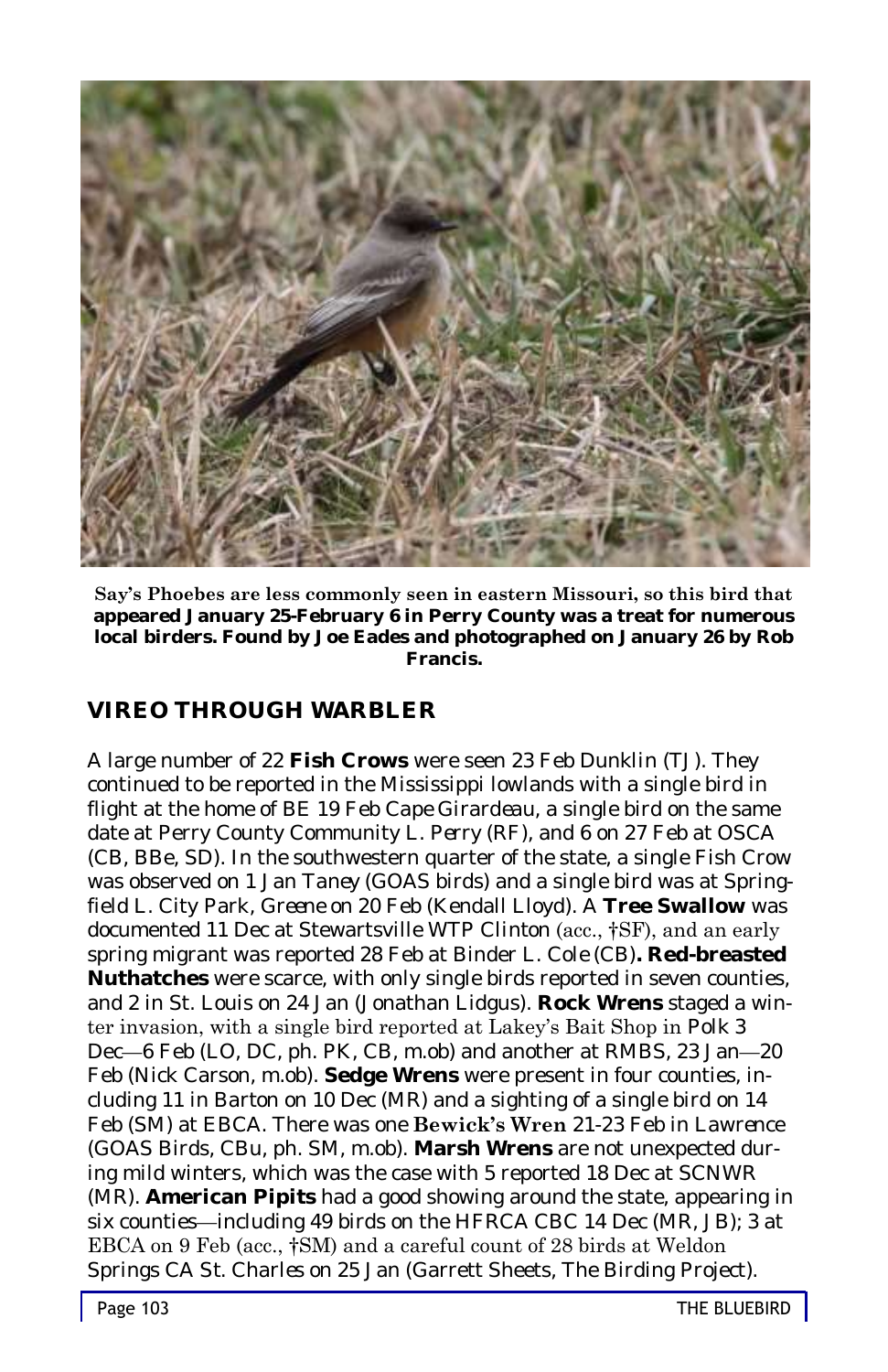

**Another bird that was seen and appreciated by many was this Rock Wren at January 23-February 20 at Riverlands Migratory Bird Sanctuary in St. Charles County. First found by Nick Carson, this photo by Chris Barrigar on January 31.**

**Smith's Longspurs** are rare in the east but that didn't stop a couple from presenting in *Dunklin,* with one on 15 Jan (TJ) and 2 on 20 Jan (TJ). Five counties hosted **Orange-crowned Warblers**, including **1** in *St. Louis* at a private residence from 9 Jan—14 Feb (Geoff Anderson) and 4 in *Dunklin* on 4 Feb (TJ). *Dunklin* had 2 birds on 4 Dec, 1 bird on 9 Dec, 2 on 23 Jan, 4 on 4 Feb and 3 on 5 Feb, all sighted by TJ. A **Common Yellowthroat** visited the state from north to south: 1 on 7 Dec SCNWR (KD) and again on 18 Dec with 3 birds (MR); 2 on 19 Dec at DCCA *Bollinger* (MH, Allan Gathman); 1 in Dunklin 17-26 Feb (TJ); and 1 at MNWR on 19 Dec (BE) and 27 Feb (CB, BBe, SD). There was a nice winter find of 2 **Palm Warblers** at RMBS on 3 Dec (BR). **Pine Warblers** were reported in eight counties, mostly in the south, including 4 seen on 20 Feb in *Christian* (DB, BB)--with one notable report outside of the shortleaf pine region: *St. Louis* 11 Jan (Bryan Prather). A northern high count of 7 **Yellow-rumped Warblers** (Myrtle form) was photographed on 17 Dec *Adair* (ph. PK, Frankie Cuculich).

## **SPARROWS THROUGH FINCHES**

A **Spotted Towhee** frequented a feeder in *Phelps* 27 Dec—23 Feb (Chris Herzog). Two additional sightings of a single bird were had on 5 Jan *Miller* (CB) and 31 Jan *Crane* (J. Steele). **Chipping Sparrows** made an appearance in six counties in the south where it is rare*: Cape Girardeau* 2 Dec—28 Feb, with 2 birds being present on several dates (MH); an observation of a single bird (WW, DBr) and then 2 birds (MH), both on 8 Dec at Busch CA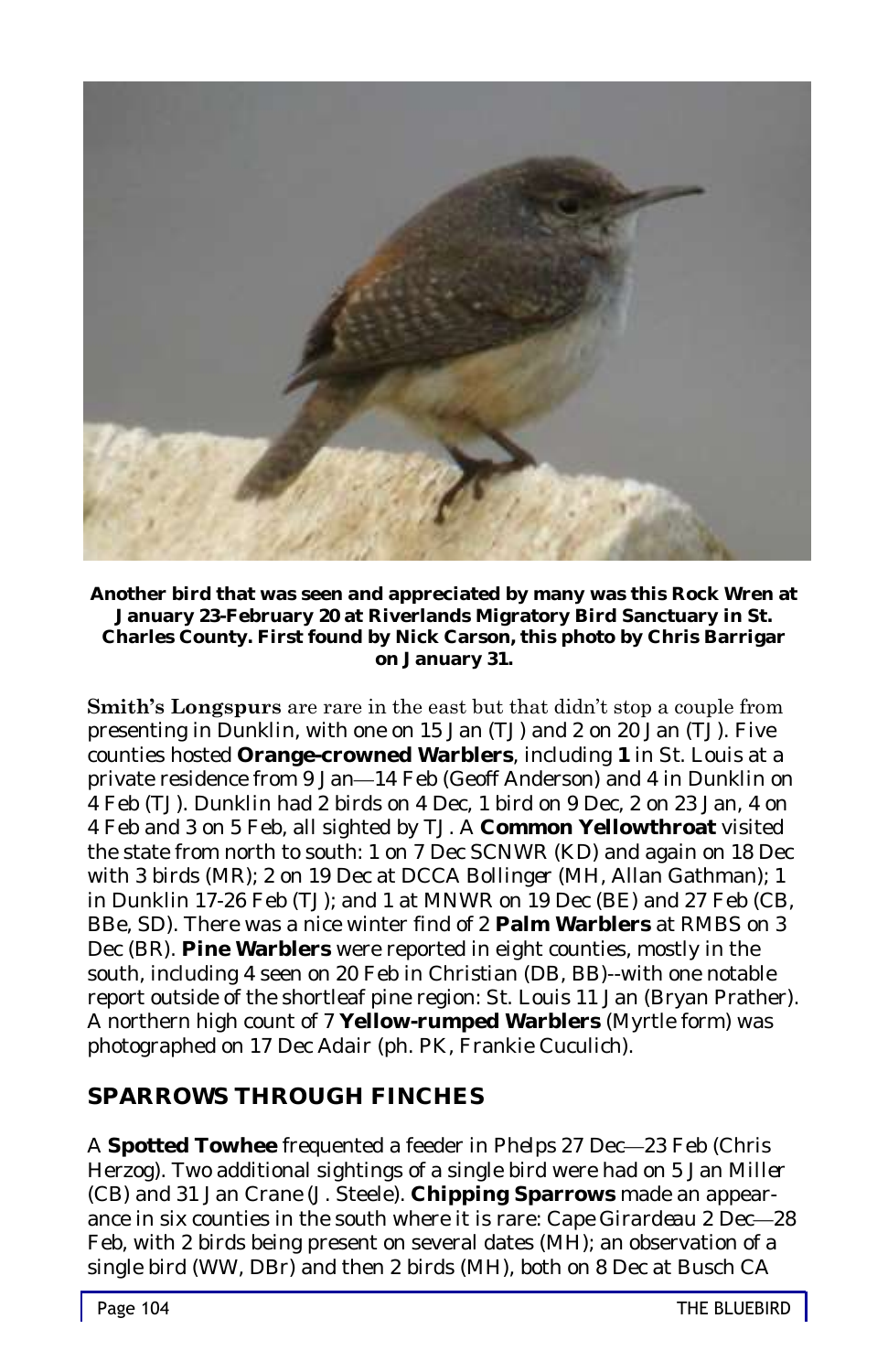

**This female Spotted Towhee was found on January 5 at Saline Valley Conservation Area, Miller County. Found and photographed by Chris Barrigar.**

*St. Charles* 31 Dec (acc., †David Rudder); at a private feeder on 22 Jan *Christian* (AL) and in Delaware Cemetery on 18 Feb (DB) and 29 Feb (CB); a total of 11 in Branson *Taney* on the CBC (GOAS birds, JH, DM, SM) and 11 were again reported on 20 Feb *Taney* (DB, BB); and 1 was reported in *Greene* 19 Feb (JH, GOAS birds). **Savannah Sparrows** were reported in 5 northern counties where they are rare: 7 on 23 Feb in *Caldwell* (SF); 1 on 9 Dec (SF), 1 on 16 Dec (DA), 2 on 17 Jan (DA), and 2 on 22 Feb (SF, AB) in *DeKalb*; 8 on 9 Dec and 2 on 10 Dec in *Gentry* (SF, m. ob); 5 on 2 Dec (JHa), 2-3 on 18 Dec (MR, JC, AG), and 1 on 16 Jan at SCNWR and 2 on 16 Jan at Bob Brown CA *Holt* (LS)*;* and 8 on 9 Jan at Muskrat L. (LO) and 1 on 11 Jan at Lewis and Clark SP in *Buchanan* (Don Mertz). **LeConte's Sparrow** were counted in 11 counties, with one showing in the north of a single bird on 10 Dec *Gentry* (AB, Brian Ortman). JoAnn Eldridge had a female, leucistic **Northern Cardinal,** with a completely white head, at her feeders in *Clay* 1 Jan through the end of the season. The first winter record of a **Lazuli Bunting** (acc.) came from †MH (ph.) at his residence in *Cape Girardeau* 31 Jan—1 Feb. †MH also photographed an **Indigo Bunting** (acc.) at his home 15 Dec. **Common Redpolls** stayed the winter at a residence in *St. Louis* (m. obs) from 27 Dec—24 Feb, with 1-4 birds, and they were present 24-25 Feb at a residence in *Greene* (m. obs), with numbers varying from 2-4 birds. A single Common Redpoll was also reported at James A Reed CA *Jackson* 29 Dec (Matthew Cameron).

#### **Observers:**

Danny Akers (DA), Chris Barringer (CB), Bruce Beck (BBe), Barbara Blevins (BB), David Blevins (DB), John Bollin, (JB), Aaron Boone (AB), Diane Bricmont (DBr), Charles Burwick (CBu), Jacob Cooper (JC), Dan Cowell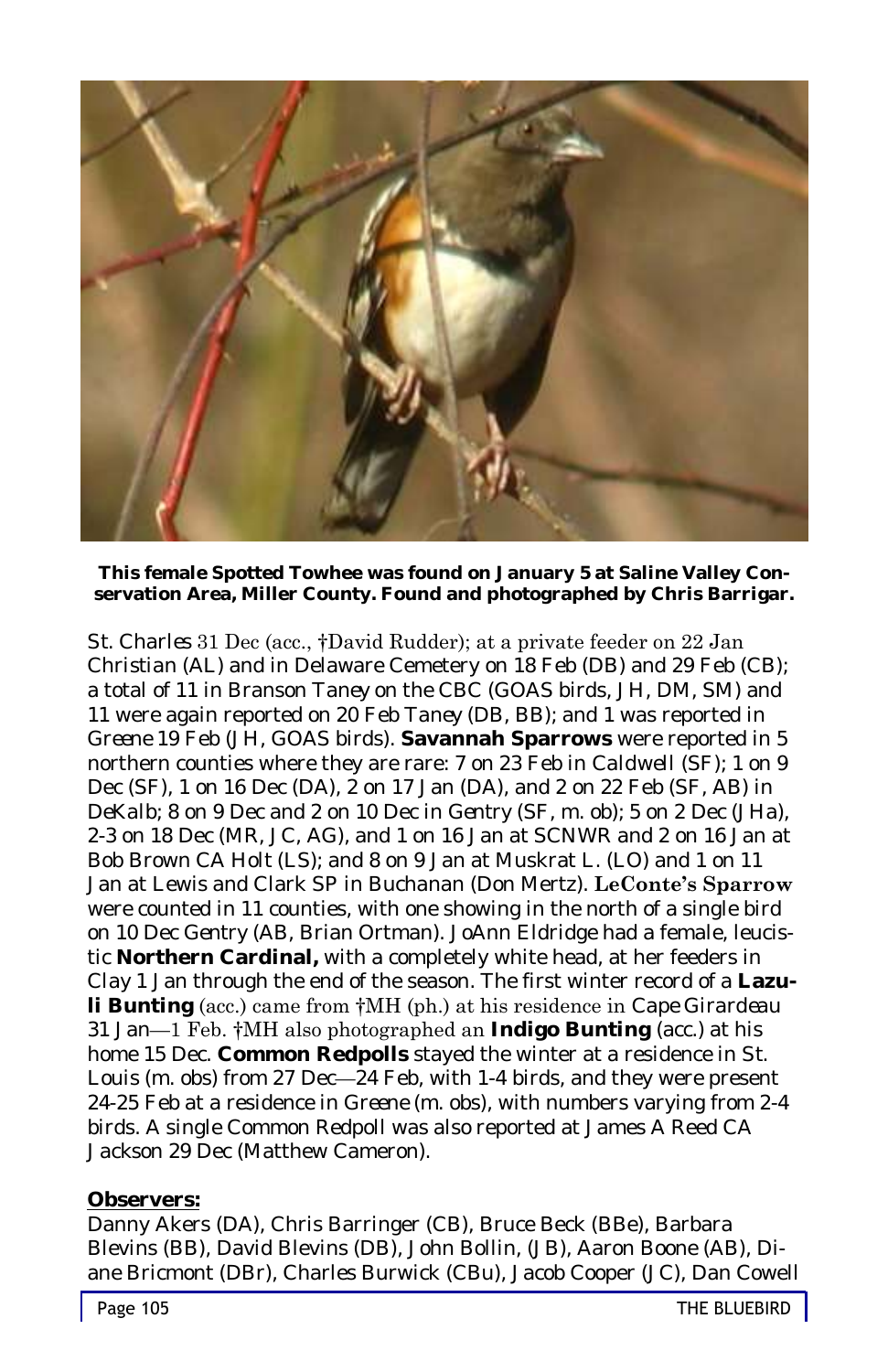(DC), Stephen Dilks (SD), Kyle Driggers (KD), David Easterla (DE), Bill Eddleman (BE), Corey Entriken (CE), Sean Fitzgerald (SF), Rob Francis (RF), Andrew Guttenberg (AG), Mark Haas (MH), Jennifer Hammett (JHa), Shari Hardin (SH), Jill Hayes (JH), Tim Jones (TJ), Steve Kinder (SK), Andrew Kinslow (AK), Peter Kondrashov (PK), Greg Leonard (GL), Ann Liles (AL), Micky Louis (ML), Pat Lueders (PL), Charlene Malone (CM), Jim Malone (JM), Debbie Martin (DM), Steve Martin (SM), Chrissy McClarren (CMc),, Joseph Mosley (JMo), Marky Mutchler (MM), Mary Nemecek (MN), Larry Olpin (LO), Lisa Owens (LO), Andrew Reago (AR), Bill Rowe (BR), Laurie Shawver (LS), Greg Swick (GSw), Joshua Uffman (JU), Eric Walters (EW), William Wood (WW).

#### **Key**

- Documentation needed for MBRC review (Observers involved are encouraged to submit documentation.)
- † Documentation received by MBRC for review
- acc. Documentation reviewed and accepted by MBRC

#### **Abbreviations**

- acc Accepted by MBRC
- CA Conservation Area
- CBC Christmas Bird Count Co-County
- Imm. Immature
- m.ob Multiple observations
- NWR National Wildlife Refuge
- MBRC Missouri Bird Record Committee
- ph. photographed
- SP State Park

#### **Location abbreviations (counties are in italics)**

CBCA-Columbia Bottom Conservation Area, St. Louis County CCNWR-Clarence Cannon National Wildlife Refuge, Pike County CSP-Confluence State Park, St. Charles County DCCA-Duck Creek Conservation Area, Bollinger/Stoddard County EBCA-Eagle Bluffs Conservation Area, Boone County HFRCA-Horton-Four Rivers Conservation Area, Vernon County LBL-Long Branch Lake, MaconLvL- Longview Lake, Jackson MLCA- Montrose Lake Conservation Area, Henry County MNWR-Mingo National Wildlife Refuge, Stoddard/Wayne County OSCA-Otter Slough Conservation Area, Stoddard County RMBS-Riverlands Migratory Bird Sanctuary, St. Charles County SCNWR-Squaw Creek National Wildlife Refuge, Holt County SLNWR-Swan Lake National Wildlife Refuge, Chariton County SL-Smithville Lake, Clay County STJ- St. Joseph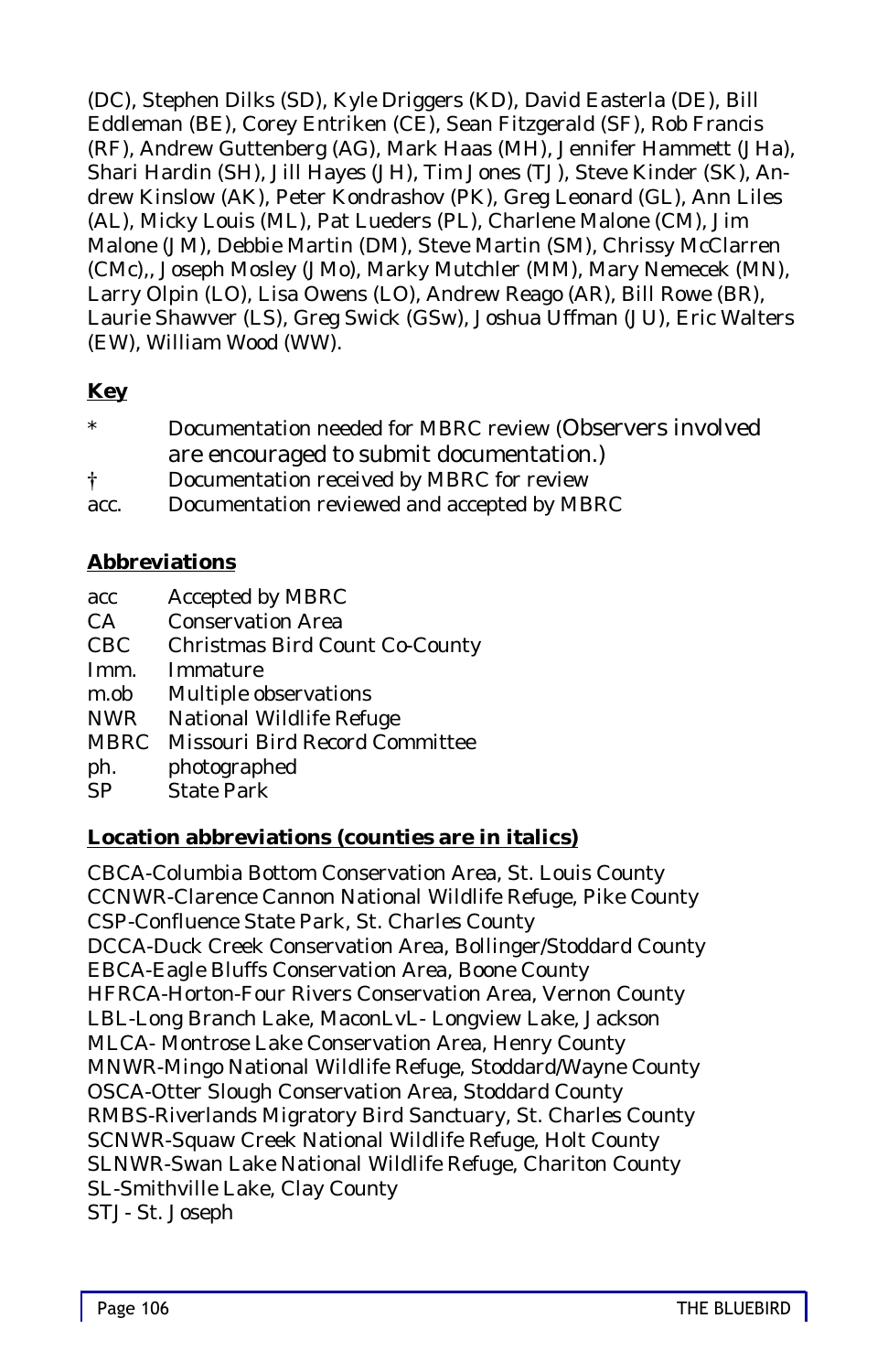#### **References**:

- eBird.2015/2016. eBird: An online database of bird distribution and abundance [web application]. eBird, Ithaca, New York. Available: [http://](http://www.ebird.org) [www.ebird.org.](http://www.ebird.org) (Accessed: 30 March 2016).
- Guinan, P. (Dec 2015). Dec 2015 Weather and Its Impacts on Missouri. Missouri Climate Center. Retrieved from: http://climate.missouri.edu/ news/arc/dec2015.php
- Guinan, P. (Jan 2016). Jan 2016 Weather and Its Impacts on Missouri. Missouri Climate Center. Retrieved from: http://climate.missouri.edu/ news/arc/jan2015.php
- Guinan, P. (Feb 2016). Feb 2016 Weather and Its Impacts on Missouri. Missouri Climate Center. Retrieved from: http://climate.missouri. edu/ news/arc/feb2016.php
- Guinon, P. *Missouri Climate Center*. Retrieved from [http://climate.](http://climate.missouri.edu/) [missouri.edu/,](http://climate.missouri.edu/) 2015.

### **A BIRDERS' GUIDE TO MISSOURI PUBLIC LANDS Edge Wade and Others**

#### **BOONE'S LICK STATE HISTORIC SITE**

Edge Wade, spring 2016

51.17 acres Howard Co. DeLorme 30, I-1; GPS: 39.0819404,-92.874276; DNR owned; for more information call (660) 837-3330

**Directions:** From Boonville, cross into Howard County on the Boone's Lick Bridge over the Missouri River on MO 5/US 40/MO 87. Shortly beyond the bridge, turn left to stay on MO 87. Go about 10 miles to a left turn onto MO 187. Go 2.1 miles to the entrance. NOTE: as of spring 2016, the right turn entrance into the site is only .3 mile beyond the sign on 187 that says it is one mile ahead. If you hit gravel, you've just past the entrance road.

**ADA Information:** The kiosk and picnic area are accessible (including table space suitable for wheelchairs). The trail 3/8-mile trail down to the saltworks has a steep grade that includes a section of dirt/chat filled steps boxed in with railroad ties. Step risers average about 12 inches.

**When to Visit/Species to Expect:** Most visits here have been in spring and fall. Summer and winter records are woefully sparse. Six species of warbler have been reported. Summer Tanager, Orchard Oriole, Rose-breasted and Blue Grosbeak, and Dickcissel are among summer sightings. Brown Creeper, Golden-crowned and Ruby-Crowned Kinglets stop here in migra-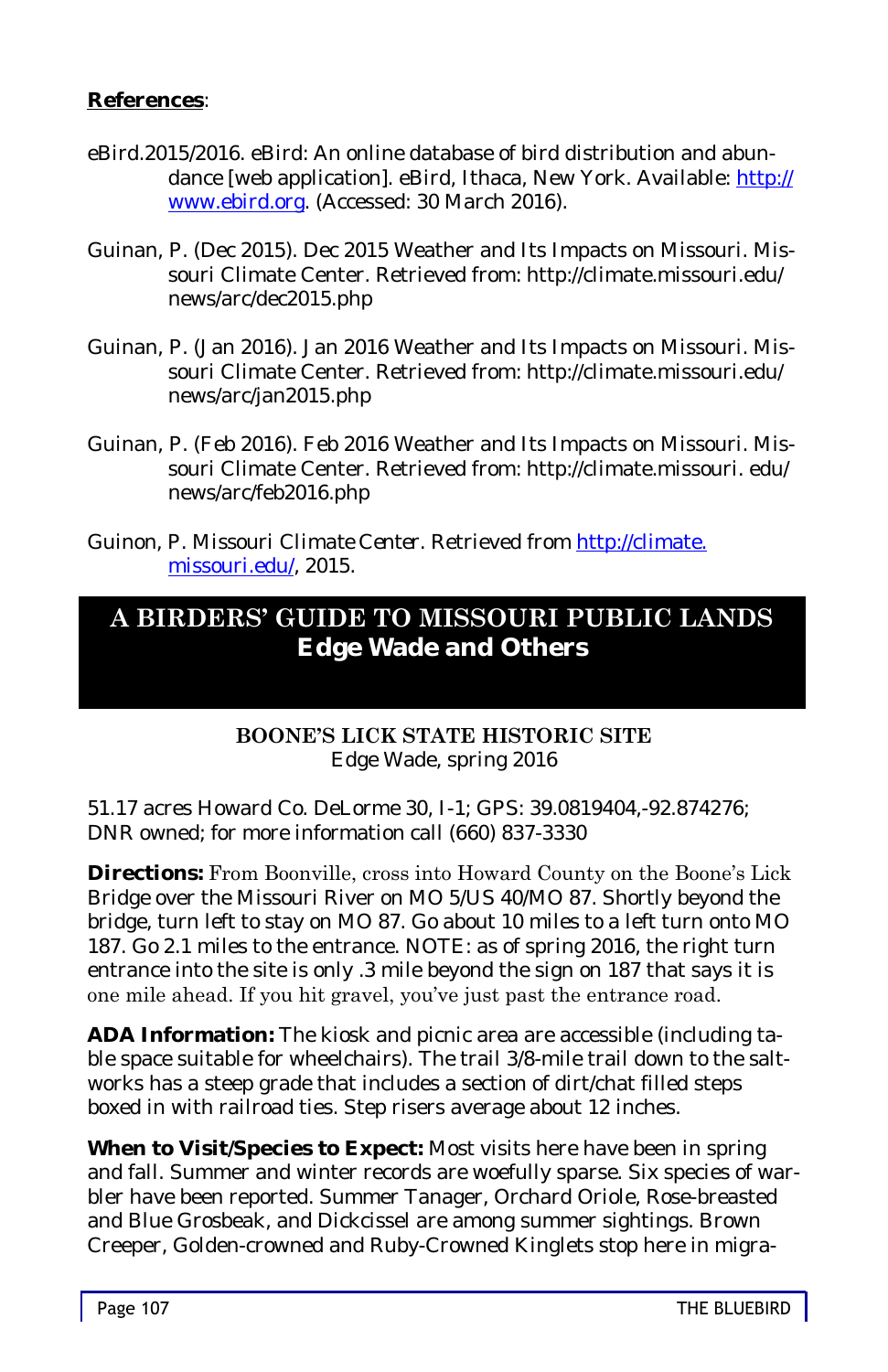tion, and least one Red-breasted Nuthatch has dropped in. This is a very good area for woodpeckers.

**Features of interest to birders:** A small pond on the left just after the entrance may harbor dabblers or a wader. The entrance road can be walked to bird the grass and woods ecotone. The area around the parking lot, kiosk and picnic shelter is open and gives good views into the surrounding upland woods. The trail down to and through the saltworks is good for viewing creek bottom species and for a peek into the hillside of the upper spring complex.

**Toilets:** 1 vault toilet

**Camping:** None. A picnic shelter seats about 40 people

**Hazards/Limitations:** The trail to the lower saltworks area is steep (see above). A saltwater species of mosquito may be bothersome in summer.

**Nearby Birding Sites:** Peters, D.C. Rogers and Ricketts Lake (Fayette), Stump Island Access (Glasgow), Franklin Island CA. Arrow Rock SHS is close on the map, but a long way around by road.

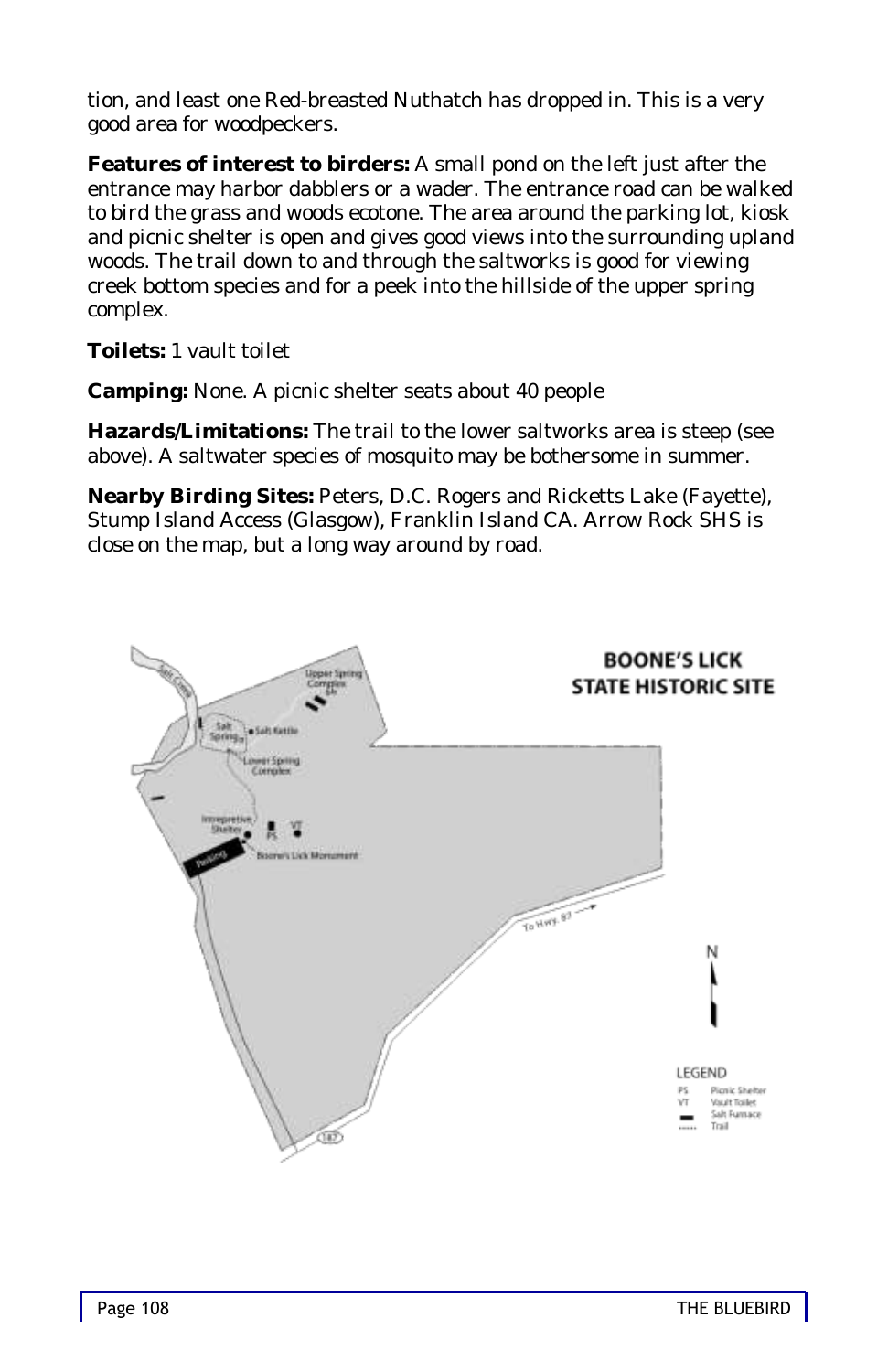#### **BLACK ISLAND CONSERVATION AREA: BRADFORD UNIT** Allen Gathman, 2016

6365.24 Acres Pemiscot Co. DeLorme 71, B-9; GPS: 36.2919302,- 89.6816569; MDC owned; for more information call 573-290-5730

**Directions:** From Hayti I-55 exit, take Highway 84 east, then County Road 337 north, and County Road 338 east to the area.

**ADA Information:** Birders with limited walking ability have good opportunities to experience the area from the parking lots, camping area, and by car along the elevated roads.

**When to Visit/Species to Expect:** Spring and fall would be the best times to visit, when wetland birds are migration through the area. Depending on water conditions, some wintering water birds could be expected.

**Features of interest to birders:** The Stephen C. Bradford Unit of Black Island Conservation Area is enrolled in the Wetland Reserve Program (WRP), which is a program through the Natural Resource Conservation Service (NRCS) designed to restore and protect wetlands.

The Stephen C. Bradford Unit consists of a recently abandoned river channel of the Mississippi River. Two wetland pools were created, and will be managed for waterfowl, wading birds and shorebirds. The remaining portion of the area is agriculture fields that will be converted to riverfront forest.

About 400 feet after entering the area on CR 338, there is a parking lot to the left. From this lot it is possible to walk along a ditch northward about 300 yards. The trees and shrubs along the ditch often harbor warblers and tanagers, while the fields to the east are good for grassland species. This is also a good location to watch for flyovers.

A half mile further east on CR 338 there is a parking area with a gravel boat launch on the right. This spot offers a good view of a slough where there may be some waterfowl, and of more woodland species in the trees around the parking lot, as well as across the slough on the edge of the Gayoso Bend Unit.

One-third mile beyond the boat ramp parking area, CR338 reaches the eastern boundary of the Bradford Unit. If you stop here it is possible to walk north along the edge of the conservation area for some distance. To the west there are trees and brush that are good for passerines, and depending on conditions, there should be some marsh or shallow pond areas spanning the boundary. This marshy area has produced shorebirds and waders, including American Bitterns on one occasion.

Continuing one-half mile further east on CR338 (1.4 miles from the point where the road first entered the conservation area), CR339 branches off to the left (unmarked). The slightly raised roadbed provides another opportunity to view the marsh and shallow pond areas to the west and open fields to the east.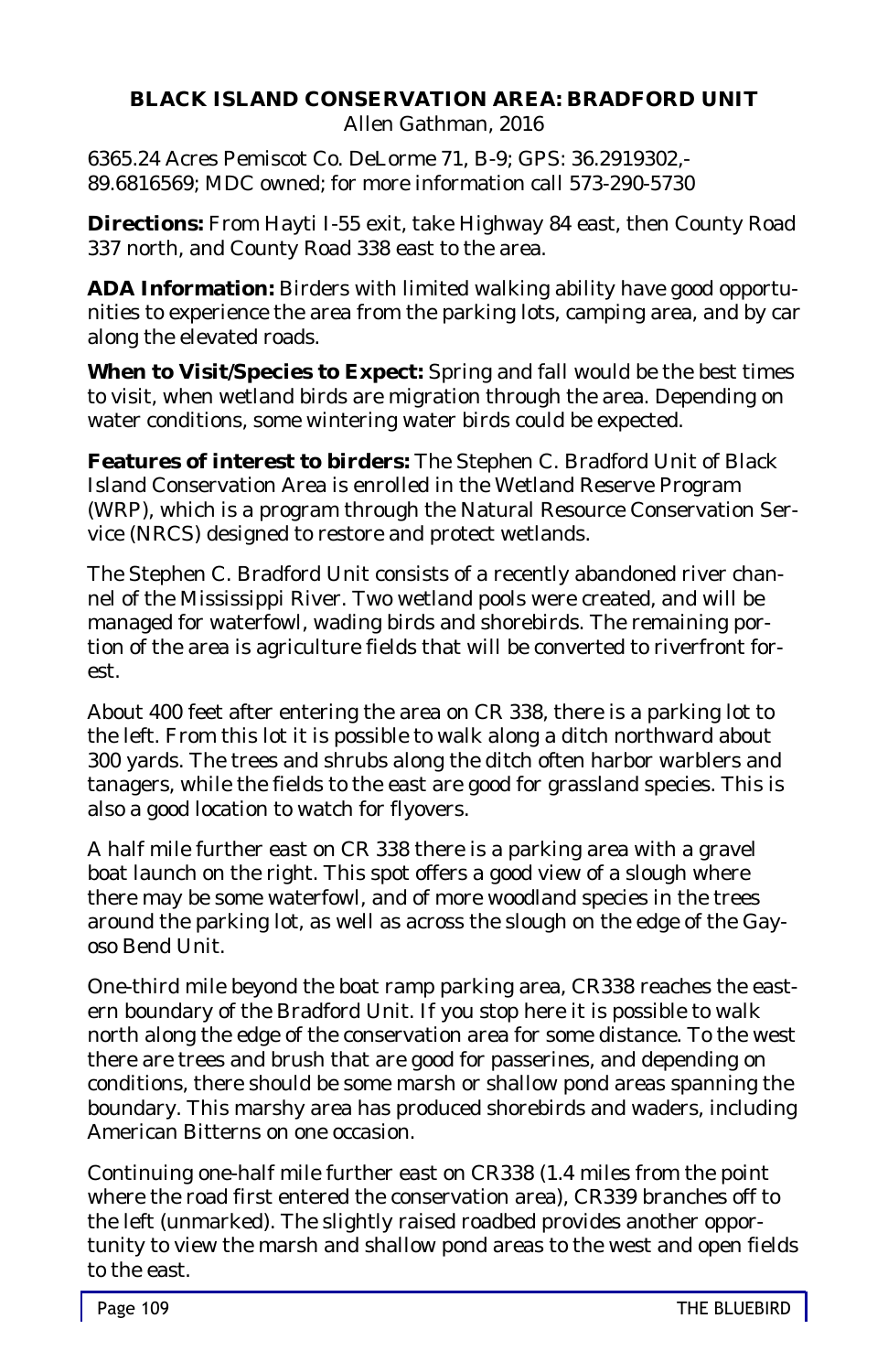CR339 reaches a strip of conservation area at a tree line in 0.4 mile, and follows the area boundary north one-fourth mile to another tree line. At the second tree line, turn west to a parking area between fields. This area is mostly good for grassland species. It is marked as a primitive camping area on the MDC map.

After this parking area, the road continues west and north by half-mile zigzags to another parking lot (about 2 miles from the camping area in total). From here it is usually possible to walk west along a small ditch and tree line. There is excellent grassland habitat north of this line, and the trees have been good for warblers and orioles. There is a large shallow pond (marked "Big Lake" on the MDC map) southwest of this line that has been good for waders, gulls, and waterfowl, sometimes in large numbers. Depending on conditions it may be possible to walk to the levee about one-third mile west of the parking area.

If you return to the campground, you can follow CR339 one-half mile north to CR336. Continue a half mile east on CR336 to a junction with CR333. From here, go three-quarters of a mile north on CR333 to a parking area with a gate to the right. Walking in to the east about 1/3 mile you reach an extensive newly developed pond and wetland area and Robinson Lake, all of which should provide waders, shorebirds and waterfowl.

It is also possible to continue east from the CR333/CR336 junction 3 miles to get access to the easternmost portion of the Bradford Unit. There are several gates along CR336 between 3 and 4.5 miles east of CR 333. The gate 3.5 miles east of CR333 gives foot access to a fairly good service road north through the woods; this should be good for woodland species.

**Toilets:** None.

**Camping:** One primitive camping area on CR339.

**Hazards/Limitations:** All public use is prohibited, except fishing and waterfowl hunting by boat only, when the Mississippi River water level is at or above twenty-eight (28) feet on the [Caruthersville gauge.](http://water.weather.gov/ahps2/index.php?wfo=pah) The area is popular with hunters, particularly during deer seasons. Check the MDC website for dates and take appropriate precautions. There are no formal trails. Walking may be difficult depending on the time of year and extent of recent maintenance. Most wooded areas have a lot of poison ivy.

The county roads mentioned are all gravel at best, and may be impassable due to mud if there has been a lot of rainfall. High-clearance vehicles are recommended.

**Nearby Birding Sites:** Triangle Boat Club Access; Black Island Conservation Area – Gayoso Bend Unit; Black Island Conservation Area – DeSoto Unit; Black Island Conservation Area – Wolf Bayou Unit.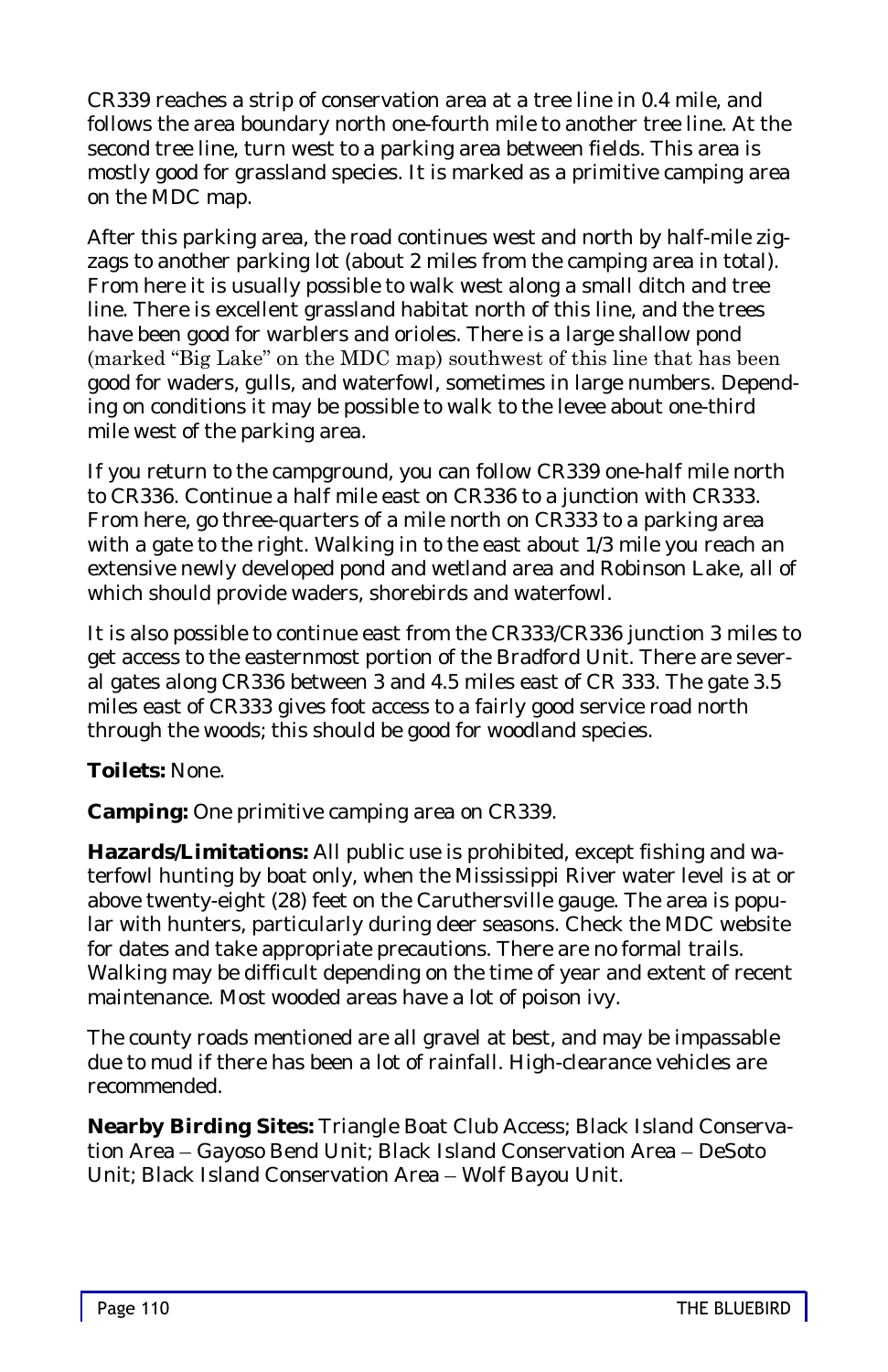

#### \*\*\*\*\*\*\*\*\*\*\*\*\*\*\*\*\*\*\*\*\*\*\*\*\*\* **BUTTIN ROCK ACCESS** 10 acres Shannon Co. DeLorme 55, 8-I

MDC owned; leased. For more information call 573-226-3616; GPS: 37.1405967,-91.3614016

**Directions:** In Eminence north of the junction of MO 19 and MO 106, just before the south end of the bridge, the gravel access road is on the west, paralleling MO 19 into the area.

**ADA Information:** This is a gravel bar and articulated mat boat launch with no amenities. There is no trail. A two-track road goes into the area and circles around it. The surface is river gravel and silt.

**When to Visit/Species to Expect:** Anytime can provide some surprises. For such a small area, the species seen here are remarkably varied. Spring and summer records include Broad-winged Hawk, Green Heron, Yellowbilled Cuckoo, Chimney Swift, White-eyed, Yellow-throated and Red-eyed Vireo, Fish Crow, Purple Martin, Barn and Cliff Swallow, Swainson's Thrush, Gray Catbird, American Redstart, Northern Parula, Louisiana Waterthrush, Palm, Kentucky Warbler and Common Yellowthroat.

Autumn/winter and early spring sightings include Mallard, Bald Eagle, Belted Kingfisher, Red-bellied and Pileated Woodpecker, Brown Creeper, Hermit Thrush, Cedar Waxwing, Yellow-rumped Warbler.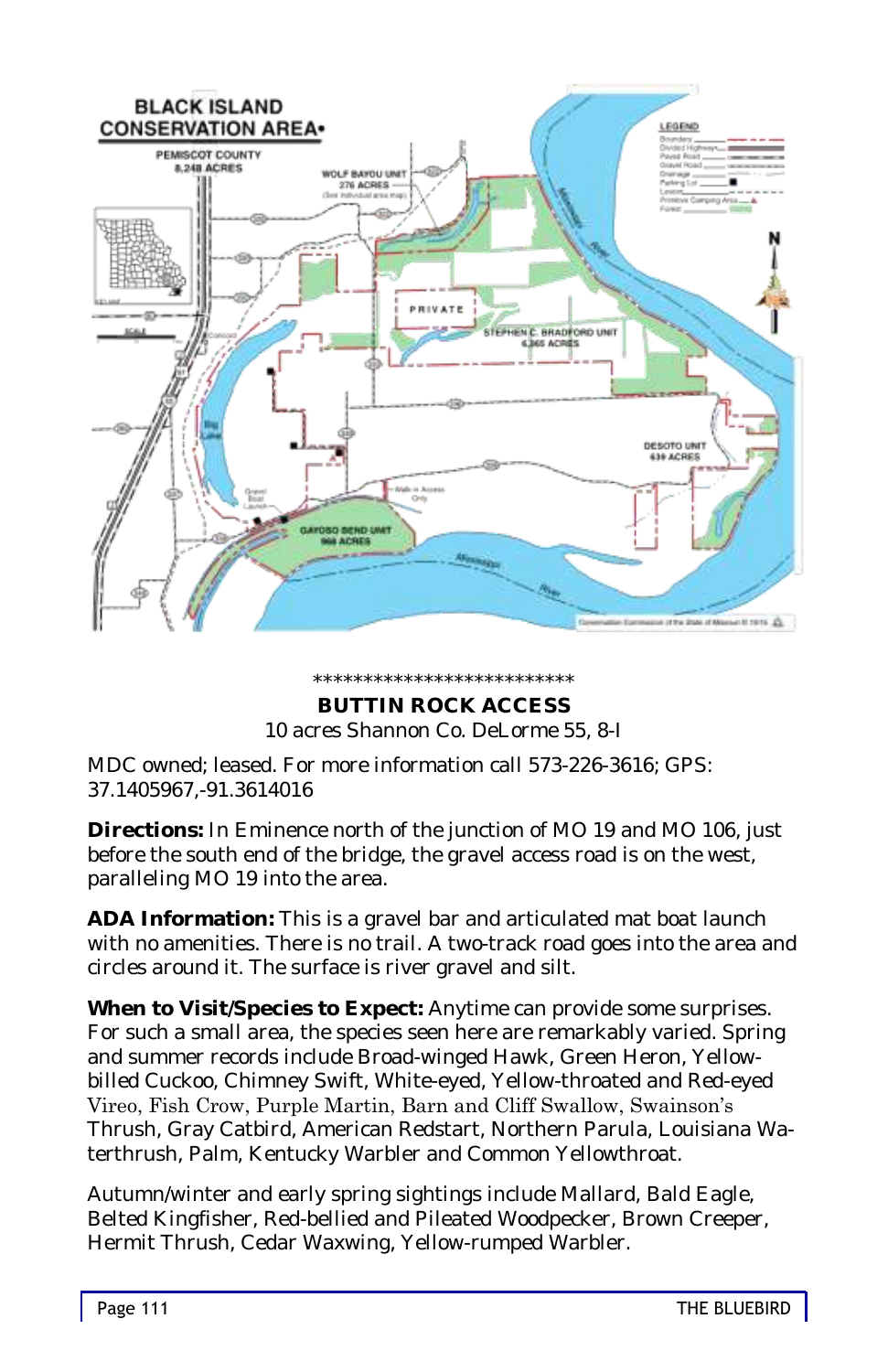**Features of interest to birders:** This is a large gravel bar with a small area of bottomland forest. The east boundary of the10-acre area runs along MO 19 from the entrance road. The north boundary is along Tom Akers Road on the north side of the Jack's Fork River.

**Toilets:** None.

**Camping:** None.

**Hazards/Limitations:** There is a potential for flooding.

**Nearby Birding Sites:** Eminence City Access, Rocky Fork CA (38,000 acres in multiple tracts), Current River SP, Ozark National Scenic Riverways, Sunklands CA, Angeline CA.



\*\*\*\*\*\*\*\*\*\*\*\*\*\*\*\*\*\*

#### **CHILTON LANDING (EMINENCE CITY ACCESS) a.k.a. Chilton (Joshua T.) Access**

1 acre Shannon Co. DeLorme 55, I-8; GPS: 37.152843, -91.354288 ; Owned by City of Eminence; for more information call 417-256-7161 (MDC) or 573- 226-3521 (City of Eminence)

**Directions:** In Eminence at the junction of MO 19 and MO 106, go east on MO 106 less than a tenth of a mile to the park entrance on the left (north).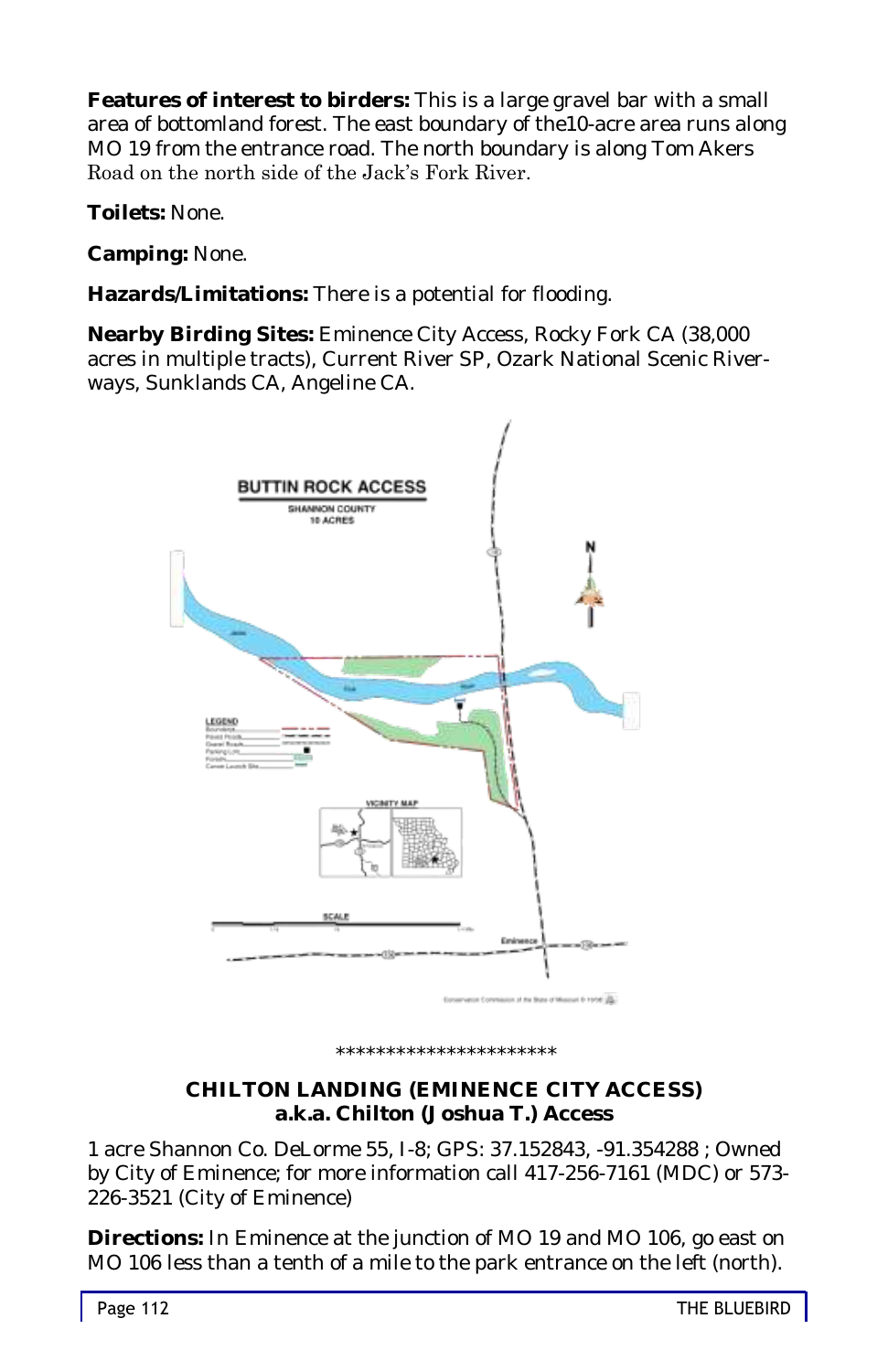**ADA Information:** The entrance road, parking lots and two boat ramps and walkway to the restroom provide solid surfaces.

**When to Visit/Species to Expect:** The limited habitat here offers a challenge. The small number of reports includes a variety of species that indicates this site is worth a stop when in the neighborhood. Sightings have included Wood Duck, Chimney Swift, Belted Kingfisher, Eastern Kingbird, Eastern Phoebe, Fish and American Crow, Northern Rough-winged Swallow, Purple Martin, Warbling Vireo, Gray Catbird, Brown Thrasher, Darkeyed Junco, Chipping Sparrow, Song Sparrow, Summer Tanager and Baltimore Oriole.

**Features of interest to birders:** The access is within a city park that in-

cludes a baseball field and mowed area. The **JOSHUA T. CHILTON** boat ramps allow views **MEMORIAL ACCESS** (limited) of the Jacks EMINENCE, MISSOURI<br>SHANNON COUNTY Fork River. Trees and shrubs along the river and the borders of the park provide some birdfriendly habitat to explore. **Toilets:** 1 flush toilet in the park. **Camping:** None. **Hazards/Limitations:** None noted other than potential flooding. **Nearby Birding Sites:** Buttin Rock Ac-**HARMON** cess, Rocky Fork CA **ROEND** (38,000 acres in multiple tracts), Current River SP, Ozark National Scenic Riverways, Sunklands CA, Angeline CA.

#### **DANVILLE CONSERVATION AREA** Edge Wade, 2016

\*\*\*\*\*\*\*\*\*\*\*\*\*\*\*\*\*\*\*\*\*\*\*\*\*\*\*\*\*\*\*\*\*\*\*

1,743 acres Montgomery Co. DeLorme 39, C-7; GPS: 38.8654023,- 91.5070065; MDC owned; for information call 573-815-7900

**Directions:** If driving east, from I-70 exit 170 (Danville), take the south outer road east 2 miles, then Rt. RB south 2 miles to the entrance. If driving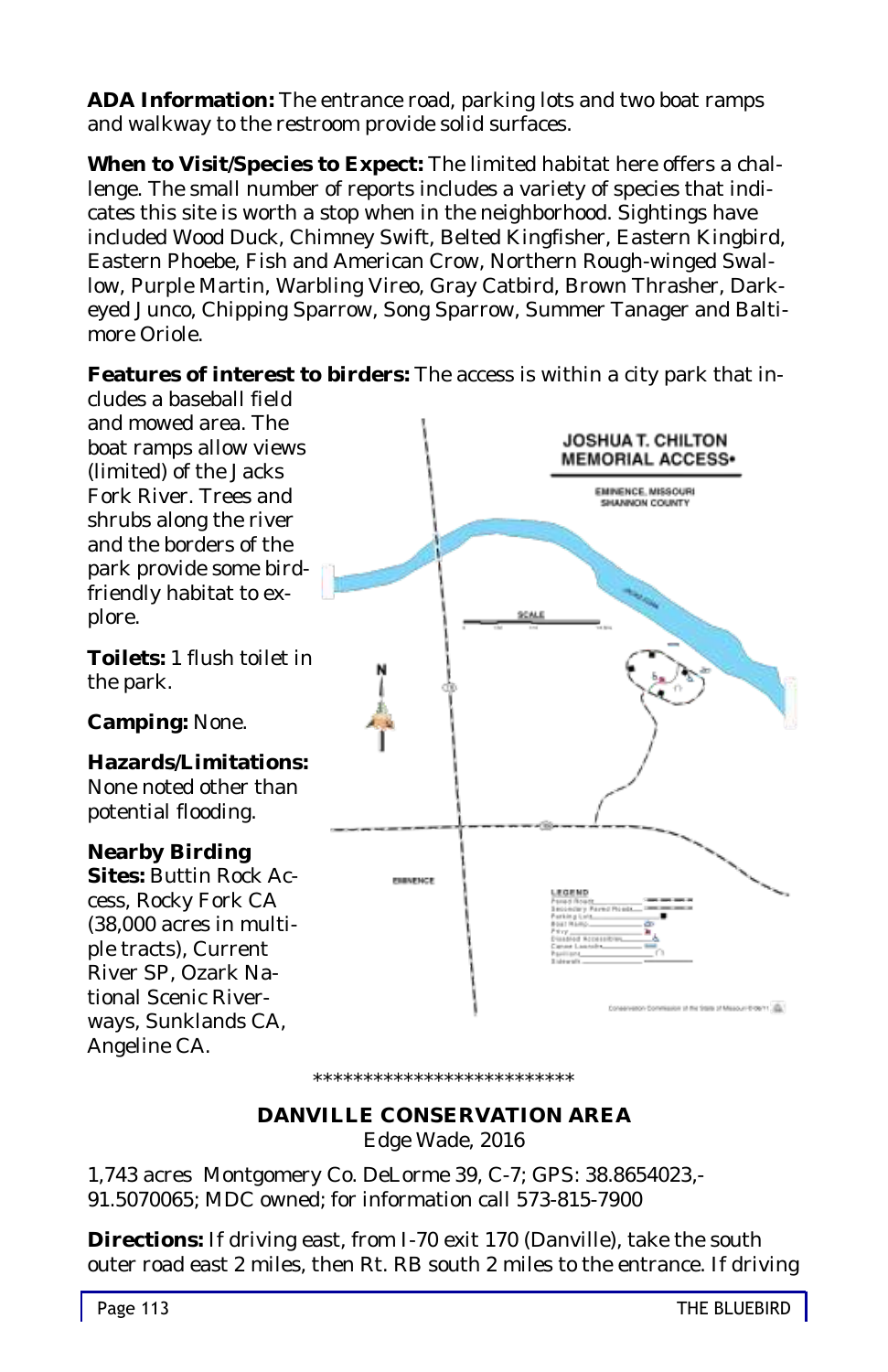west, take I-70 exit 174, then continue west on the south outer road to Rt. RB.

**ADA Information:** This is a generally rugged, ridge-valley area. Trails (largely old two-track roads) are rated moderate. They are chat/gravel or dirt/grass surface with some fairly steep sections. Birding from or near a vehicle along the road and in parking lots will provide opportunity to see/ hear most of the expected species.

**When to Visit/Species to Expect:** The several small ponds and waterholes don't provide enough water habitat for waterfowl or shorebirds; only Canada Goose, Mallard, Wood Duck, Killdeer and a flyover Lesser Yellowlegs have been reported. This makes the species list of 128 as of spring 2016 all the more impressive for an area mostly upland woodland, bottomland and upland forest, old fields and cropland, and glades accessible with some effort. As with most areas with narrow ridge/valley topography dominated by deciduous trees and shrubs, passerine migration, both spring and fall, can be very good times to bird here. Wintering sparrows can be fairly abundant, especially in brush piles and in tree/grass ecotones. Eastern Woodpewee and Acadian Flycatcher are among the breeders; Olive-sided Flycatcher migrates through. Red-eyed and White-eyed Vireos nest; Warbling and Yellow-throated Vireos have been reported in May and June. Both kinglets, Red-breasted Nuthatch and Brown Creeper have been found in the cooler months. Thrushes are well-represented, with Gray-cheeked and Swainson's passing through, Hermit earlier in spring and later in fall, and Wood Thrush nesting. Also breeding here are Blue-gray Gnatcatcher, Gray Catbird, Brown Thrasher, Blue Grosbeak and Summer Tanager.

The diversity of riparian, woodland and glade habitats makes this an excellent milieu for a birder seeking warblers. Nineteen species have been found here. Yellow-breasted Chats are joined by Blue-winged and Prairie Warblers on and near the glades. The creek areas are good for Louisiana Waterthrush, Prothonotary, Kentucky and Hooded Warbler, Northern Parula and Common Yellowthroat. Oddly, through 2015, no Black-throated Green, Chestnut-sided, Blackburnian or Bay-breasted have been recorded here surely due to lack of birder presence at the correct time, rather than lack of birds, for the habitats and location should host these species in migration.

Sparrowing can be fun in a place like this! Fourteen species plus Dark-eyed Junco and Eastern Towhee can be pished up or stumbled upon here by a sparrow-savvy birder over the course of a birding year.

**Features of interest to birders:** The roads pass brush/tree lines and grassland. Turkey Ridge Rd. to the east goes through a ridge top camping area and then descends through woods to give good views into riparian habitat. Staying straight from Rt. RB, the road goes through an area being cleared of trees and brush in 2016. To the west on Turkey Ridge Rd., more clearing is underway. An active management program of controlled burns, cedar removal and pond improvements will bring some major changes.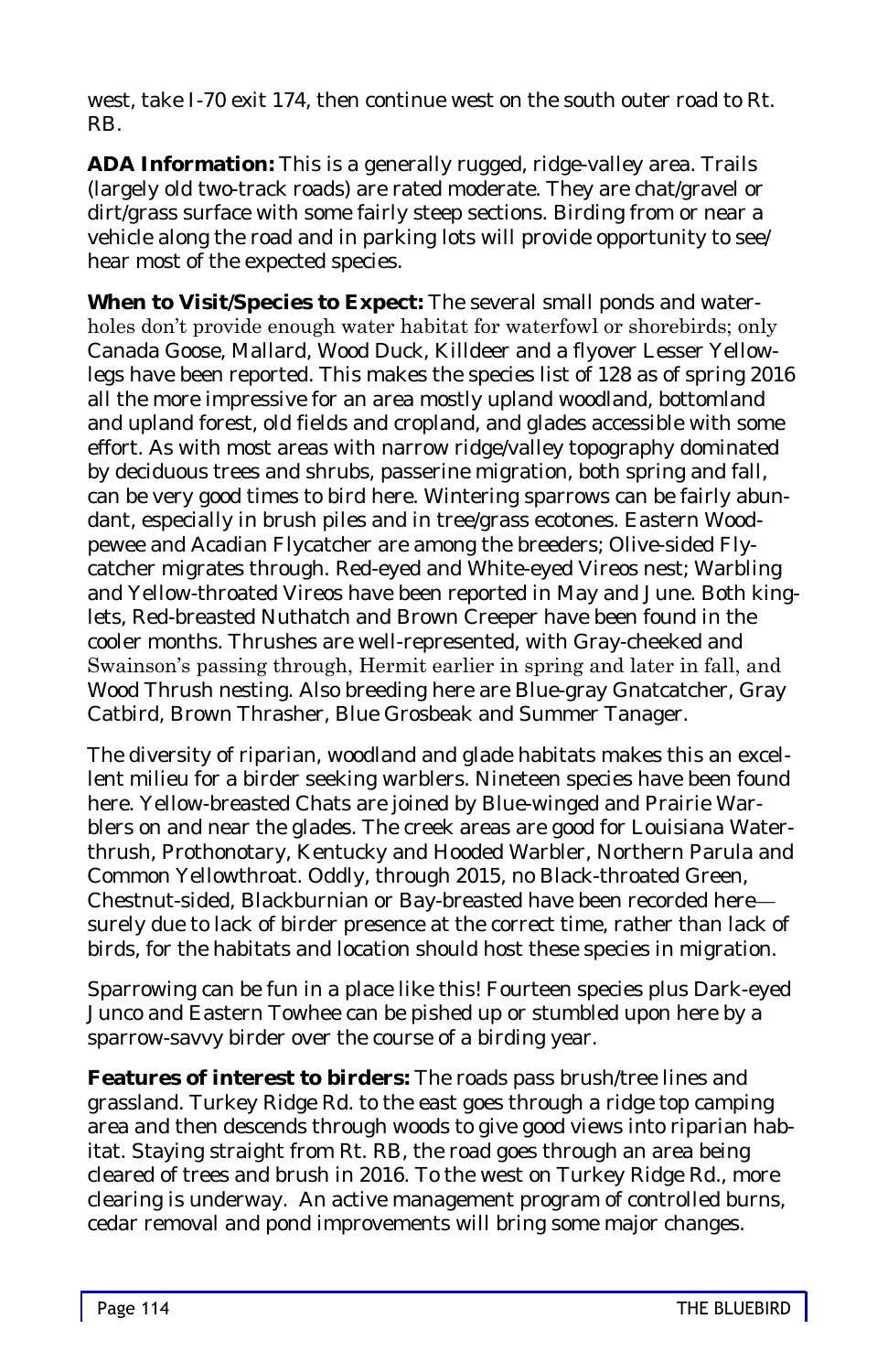Danville Glades Natural Area is in two sections. The 313-acre east section is accessible along the moderately rated 3-mile loop Danville Glades Trail with a trailhead at the parking lot at the east end of Turkey Ridge Rd., 1.4 miles from the entrance. Take the trail with a narrow, shallow (usually can be crossed with dry feet) creek just beyond the lot. The trail is an elongated loop, going clock-wise. It comes back to the road about 250 yards from the trailhead lot.

The first section of the trail generally follows a creek that looks ideal for Winter Wren, Hermit Thrush and Louisiana Waterthrush. There's an outcropping of blue clay in the creek bank as you come to the first of two points where the trail crosses the utility right-of-way about halfway up the left half of the loop. There are old clay pits on the far side of the trail loop. The trail diverges from the creek and goes upslope with woods and open areas along the way. At the point the trail nears the power lines again there is a fork. The left fork leads to the north boundary and a field/food crop area. There are some woods that might be productive in migration, but no unusual habitat along the way. The right fork is the continuation of the loop trail. Unless you are looking especially for grass-loving sparrows, are in the correct season for glade-preferring species, or really like to hike, you may optimize your time and birdfinding potential by backtracking at this point and giving the creek side portion a second look, rather than completing the loop. From this second crossing of the utility right-of-way, the trail follows the ridge top through old-field grassland for a long way before beginning the descent to the road. The last section of the trail starts downhill through a bit of glade and woods to stream level again. There is a good look at a large glade to the right that begs to be explored. A fork goes left just before reaching the road. It's good for checking for birds along the creek bottom. You must turn around to rejoin the main trail. Staying right at the fork will return you to the road (and another crossing of the shallow creek) with some good woodland and brushy areas along the way. Walking this part of the trail counterclockwise (the lowland and the ascent from this east side) beginning at the road, then backtracking, may be more productive, birdwise/timewise, than reaching it by walking the full loop.

The 48-acre west section of the Danville Glades Natural Area is across Turkey Ridge Rd. from the westmost parking lot. Go through the cable/gate at the road and continue through the old pasture and through a second (open) gate. The graveled road/trail curves right soon after reaching the tree line at the far end of this pasture. This section gives a great treetop view of the narrow valley. Migrating warblers, vireos, etc., will be at eye level for a birder on this short hike. The full trail is 1.5 miles one way (not a loop).

**Toilets:** Two privies. One is at the primitive Pin Oak camping area along Turkey Ridge Rd. east of Rt. RB; the other in the parking lot on Turkey Ridge Rd. west of Rt. RB. Both are ADA compatible.

**Camping:** The sites at Pin Oak camping area have fire rings and are on graveled, tree-shaded pull-ins. Two additional designated camping areas are at large parking lots. One, with no facilities, is at the end of the road going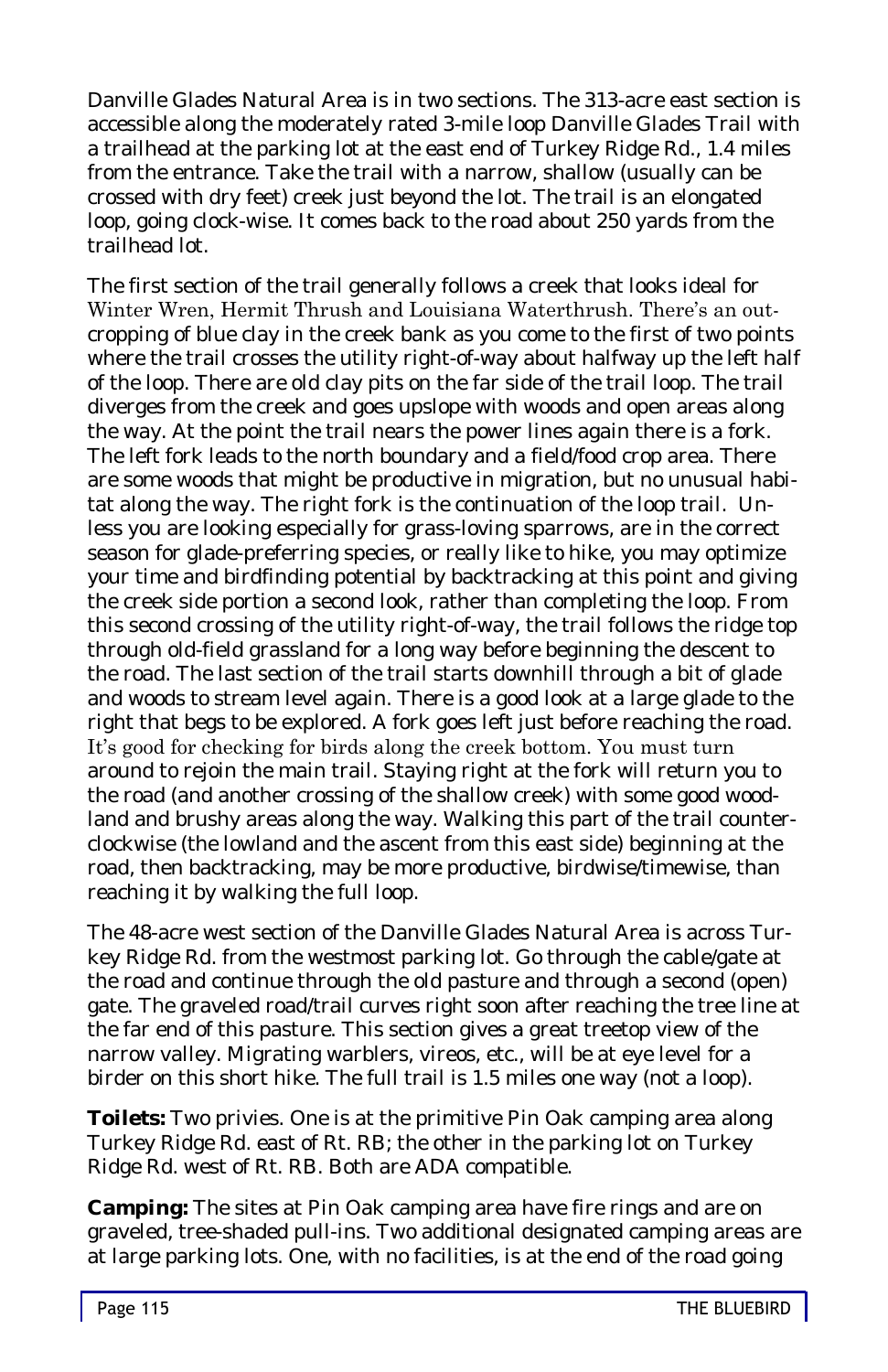straight (south) from Rt. RB; the other, with a privy, is to the west along Turkey Ridge Rd.

**Hazards/Limitations:** This is a popular deer, turkey and small game hunting area.

**Nearby Birding Sites:** Graham Cave SP, Loutre Creek Access, Whetstone Creek CA, Reform CA, Daniel Boone CA, Little Lost Creek CA.



#### \*\*\*\*\*\*\*\*\*\*\*\*\*\*\*\*\*\*\*\*\*\*\*\*\*\*\* **HUZZAH CONSERVATION AREA**

6,225 acres Crawford Co. DeLorme 47, E/F-10; GPS: 38.0307136,- 91.1903016; MDC owned, leased; for more information call 636-441-4554

**Directions:** From I-44 Exit 214, go south to Leasburg on Rt. H, then an additional 5 miles south, through Onondaga Cave State Park. The area begins on the right immediately south of the river.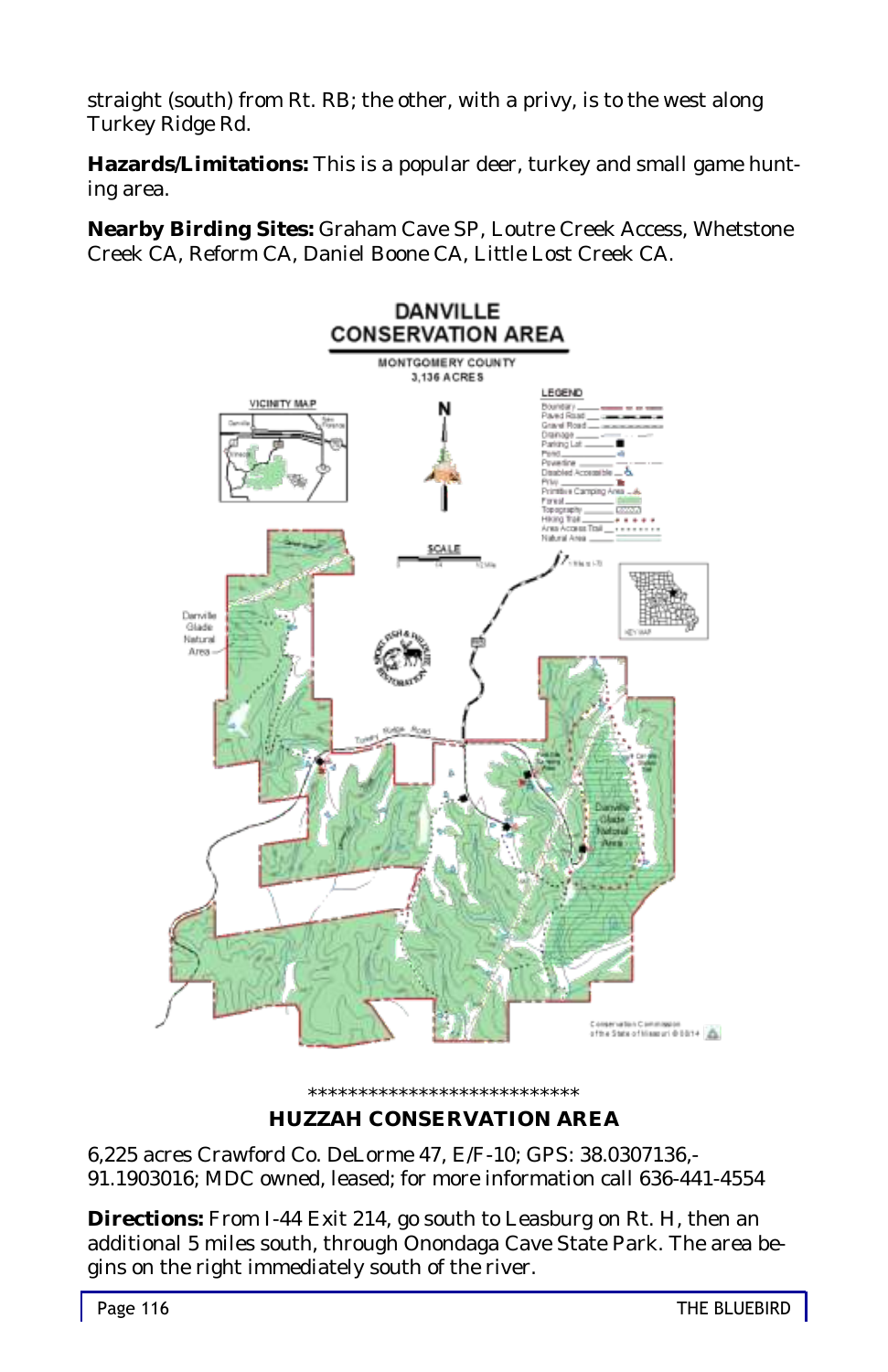**ADA Information:** Disability access birding is essentially limited to birding by car and around the 9 parking areas. The area is rugged. See comments below about the undesignated road east of Road 28.

**When to Visit/Species to Expect:** The site list, as of summer of 2016, is approaching 120 species. Most of the visits have been in migration and early summer, with only 5 reports from December through March. April has only one report. Mid to late summer and autumn have no recorded visits.

Winter reports include Northern Harrier, Bald Eagle and Red-shouldered Hawk, Eastern Screech-Owl, Great Horned Owl, Yellow-bellied Sapsucker, Northern Flicker, Brown Creeper, Winter Wren, Golden-crowned Kinglet, Hermit Thrush, Yellow-rumped Warbler, Dark-eyed Junco and Purple Finch.

The spring/early summer lists are full of warblers. Expect Ovenbird, Bluewinged, Worm-eating, Kentucky, Hooded, American Redstart, Northern Parula, Yellow, Louisiana Waterthrush, Black-and White, Prothonotary, Common Yellowthroat, Pine, Yellow-throated, Prairie. Yellow-breasted Chat, Eastern Wood-Pewee, Wood Thrush, Red-eyed Vireo, Chipping Sparrow, and Summer Tanager are abundant. Acadian Flycatcher, Scarlet Tanager, Eastern Towhee, White-eyed and Yellow-throated Vireo, and Blue Grosbeak are present.

**Features of interest to birders:** More than 98% of the area is forest and woodland. Non-prairie grassland is listed as 43 acres; old fields (mostly field plots) as 40 acres. About 7 miles of the Ozark Trail, designated as the Colonel Plassmayer Wildlife Viewing Trail, runs generally north/south through the area. Segments can be accessed from parking areas for short forays. The portion through The Narrows at the southwest end of the area, though running largely along a hogback ridge, may be inaccessible due to high water. Some of the best birding can be had along the roads. Cave Road and Scotia Ranch Road are wide, allowing careful stopping along straight stretches. Ovenbird and Wood Thrush sound off along Cave Road. Listen for Hooded Warbler along Scotia Ranch Road, especially east of Road 28. Road 22 (a.k.a. Big Eddy), to the right at the intersection of Cave Rd. and Scotia Ranch Rd., is good gravel to the end, turn-around lot. It passes through pine stands good for Pine and Yellow-throated Warblers.

Road 21 (a.k.a. Pattons Rd.) south off Rd. 22, has an area at a high point with some open, non-wooded land and a great view. Check it at dawn or dusk for nightjars. The road deteriorates after the parking area on the right about a half-mile from the west area boundary and may be impassible due to high water toward the end. Listen for Worm-eating Warblers at the parking area. Check the scrubby area on the north side of the road just east of the lot for a variety of summer birds.

The lower end of Cave Road as it nears two parking areas along Huzzah Creek has some old field/grassland habitat on the south side that gives views of the largest hunk of more or less open, non-wooded, sometimes wetland-like habitat. This area is prone to flooding.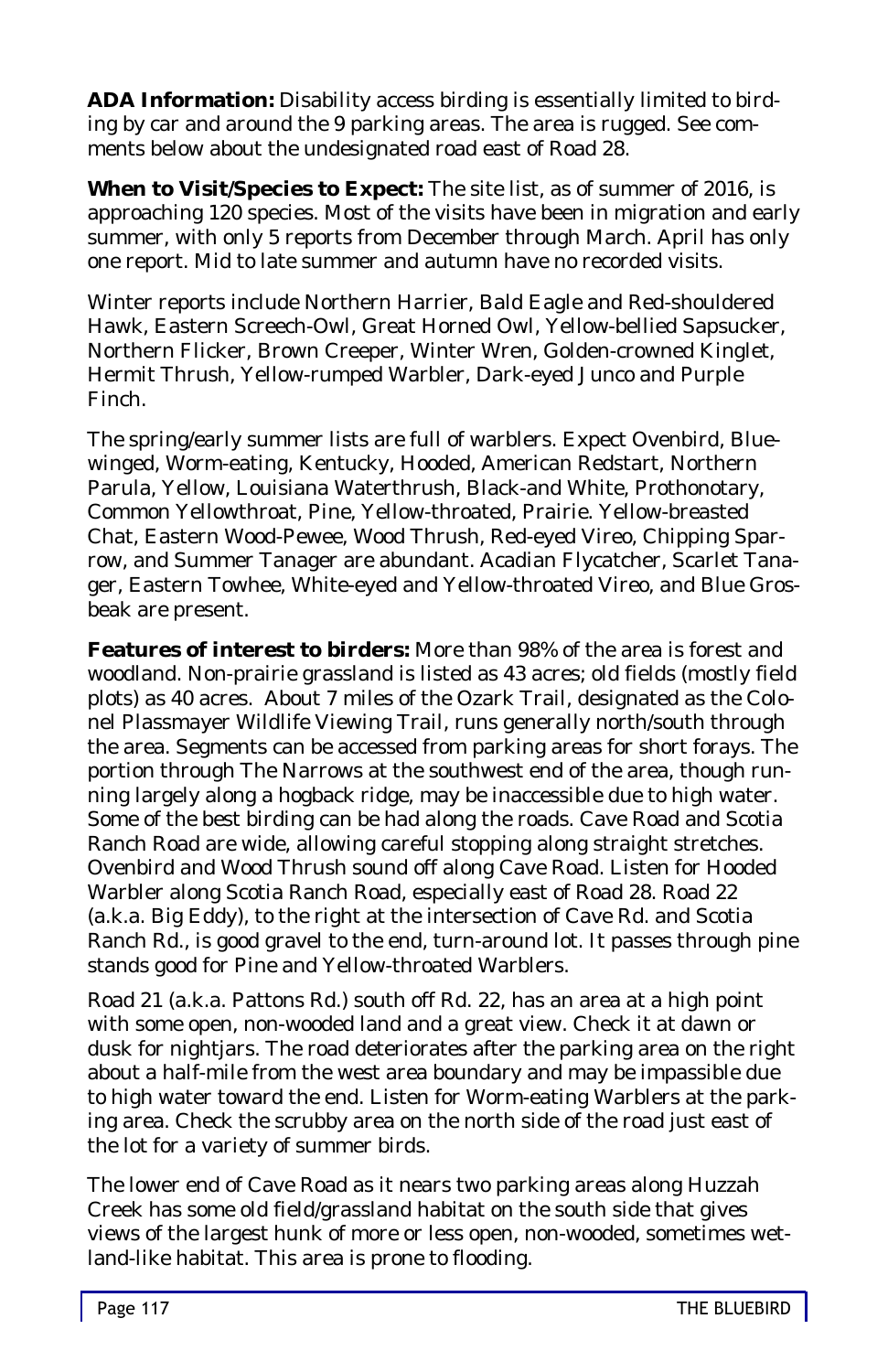Campground Road and Road 23 to the shooting range and then Courtois Creek, are fairly flat, but low-lying, so prone to flooding. The campground may be walked during the closed season (May 16 to September 14). Road 28 (a.k.a. Pay David Rd.), running north off Scotia Ranch Rd. has good birding with virtually no traffic (but it leads to private, occupied land, so don't block it). A pull-off on the left provides parking for the trail leading north along a ridge. The undesignated short road about a half-mile east of Rd. 28 is gated. There is room to park at the gate, and very good, mostly level, undisturbed birding through pines and oak-hickory woods along a ridge on the short road and the two-track trail beyond. Road 32, a.k.a. Huzzah Club Rd. (mailbox for Huzzah Club at intersection with Scotia Ranch Rd.) is narrow gravel through mixed woods and a former primitive camping area. Listen for Worm-eating and Hooded Warbler along it. It leads to private land, where a turn around is just beyond the gate.

**Toilets:** 2 privies. One is just off the parking area at Courtois Creek. The other is along Campground Rd. in the area closed from May 16 to September 14, but may be accessed by foot.

**Camping:** A 16-site primitive camping area is along Campground Rd. is open September 15 through May 15.

**Hazards/Limitations:** Much of the area is low-lying and subject to flooding. Low water crossings may be impassible after heavy rains. The unstaffed shooting range (closed Mondays) opens 1/2 hour after sunrise and closes 1/2 hour before sunset. Expect heavy hunter presence in season.

**Nearby Birding Sites:** Onondaga Cave SP (adjacent, across Meramec River), Meramec SP, Meramec CA, Little Indian Creek CA, Pea Ridge CA.

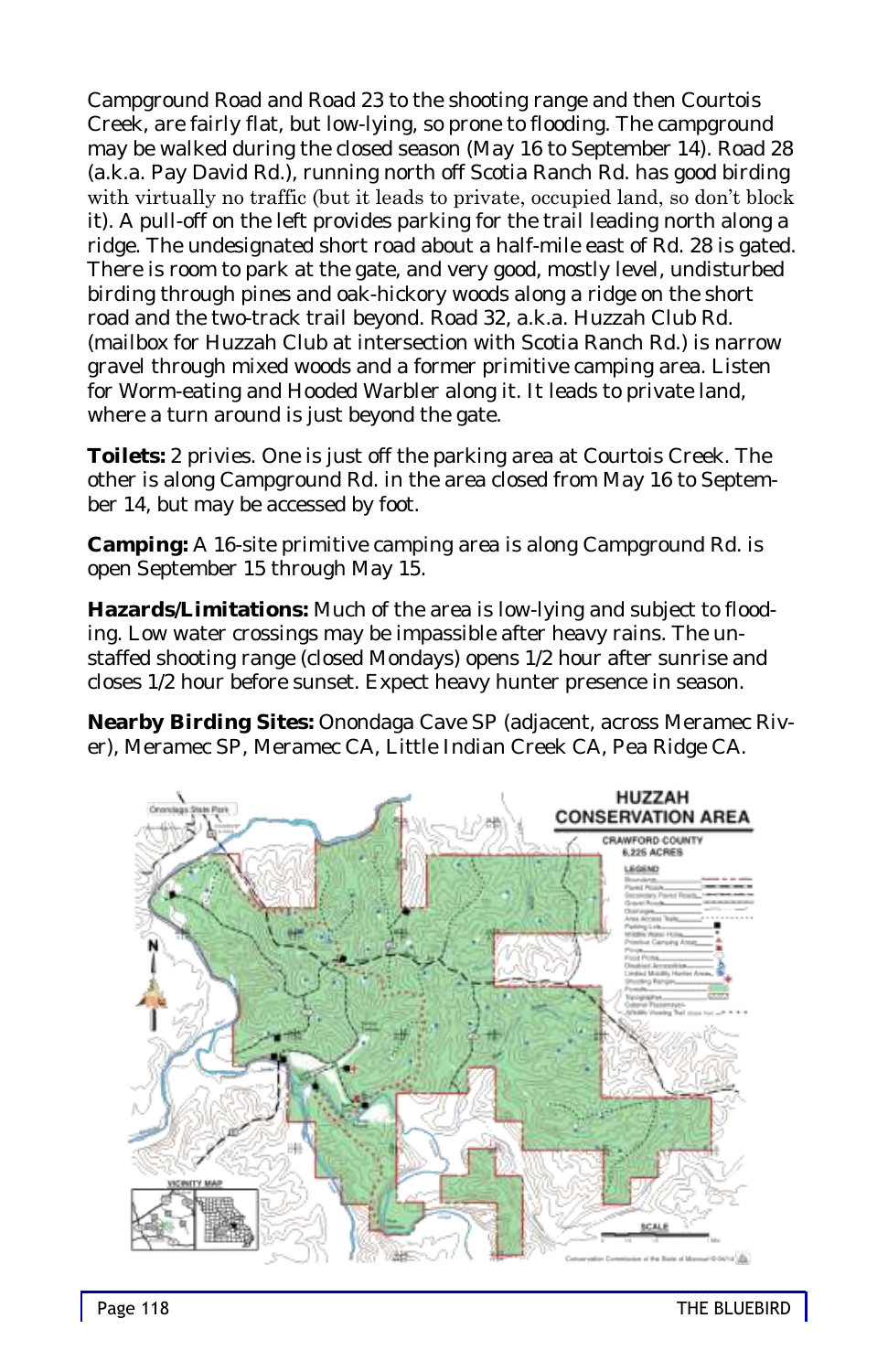# **The Bluebird**

**Awards Committee**: The ASM Executive Committee

**Webmaster:** Patrick Harrison

**Executive Committee**: Shari Harden, Mark Haas, Scott Laurent, Pat Lueders, and Bill Eddleman

**Missouri Bird Conservation Initiative:** Susan Hazelwood

**Conservation Partnership Coordinator:** Scott Laurent

**Grassland Bird Coordinator:** Mike Doyen

**Missouri Bird Records Committee**: **Brad Jacobs**, Chair **Bill Rowe,** Secretary Brad Jacobs, Paul McKenzie, Mark Robbins, Kristi Mayo, Josh Uffman, Joe Eades, and Bill Rowe

# **ADDRESS CHANGES**

 $\overline{\phantom{a}}$  , and the contract of the contract of the contract of the contract of the contract of the contract of the contract of the contract of the contract of the contract of the contract of the contract of the contrac

If you move to a new address or you register a temporary address with the post office, please let ASM know. For an address change, just send me an email with your new address, or mail me a note. If it is a temporary address, do the same thing, but also let me know the date of your return and whether you want THE BLUEBIRD sent to your temporary address or held and sent after you return home. You can also change your address anytime on your own by logging into your profile at MOBIRDS.ORG. Thank you!

**Kevin Wehner ASM Membership Chair 2101 W. Broadway, PMB 122 Columbia, MO 65203-1261 (573) 815-0352 [kevinwehner@gmail.com](mailto:kevinwehner@gmail.com)**